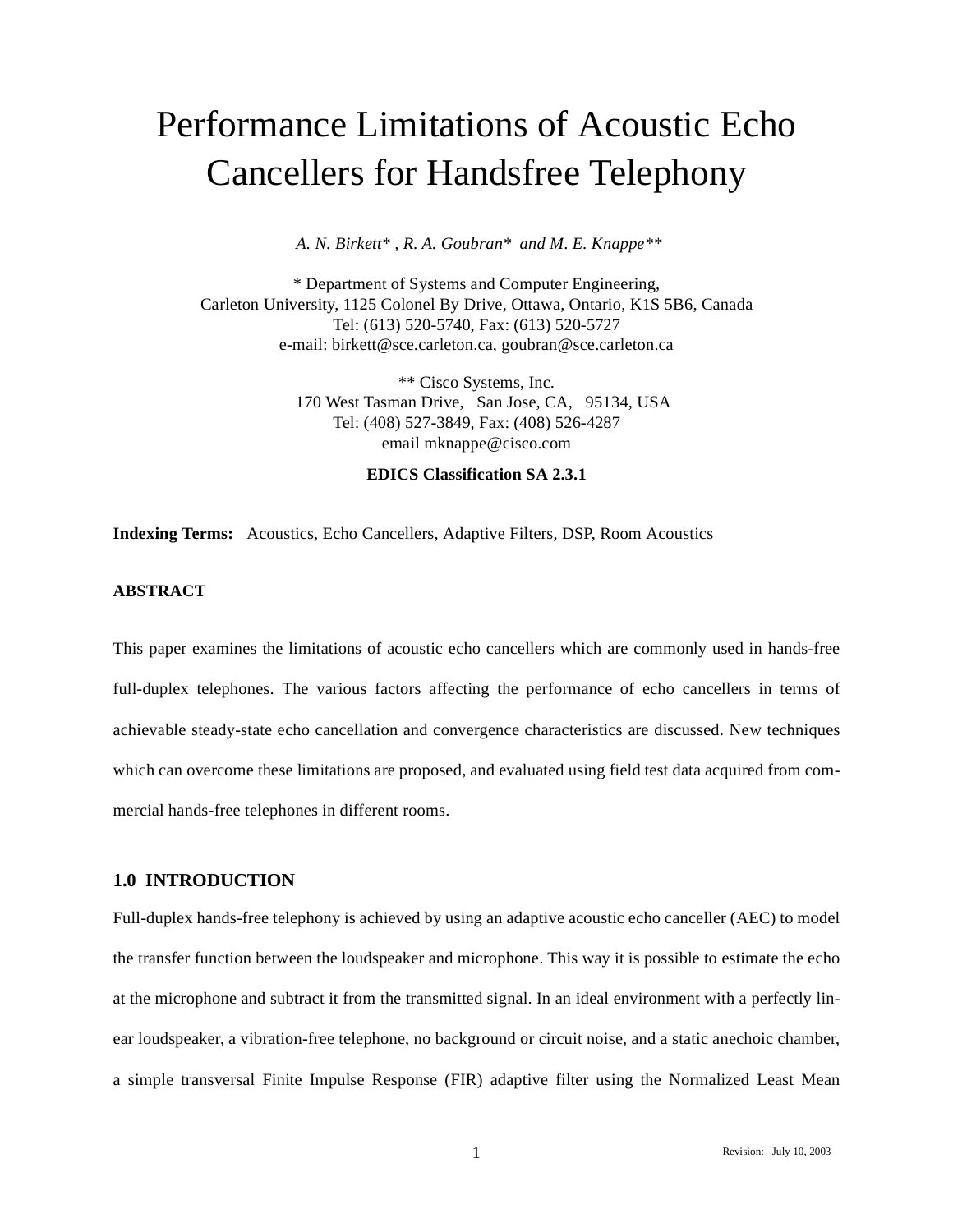Squares (NLMS) algorithm [1] could achieve perfect cancellation. However, achieving a perfect model in a realistic environment is a difficult problem. The limitations addressed in this paper include: undermodelling of the acoustic impulse response (AIR) of the room, room noise (fans, air conditioning), near end speech disturbance (double talk), and the ability of a particular algorithm to quickly converge and dynamically track a changing AIR while objects move inside the room. Handsfree telephones (HFTs) however include many other components which are not usually accounted for in conventional AEC designs but need to be considered in order to achieve optimal results during the identification process. These include electronic circuit noise, finite precision and truncation effects that occur when the analog signal is processed in digital form, vibration and resonances in the plastic enclosure as the loudspeaker emits a signal, microphone mechanical vibration sensitivities (as opposed to acoustical sensitivity) and nonlinearities which can occur in the loudspeaker and signal amplifiers.

A typical HFT is illustrated in Figure 1(a) and normally consists of two Adaptive Filters (AF). The first AF is used to remove acoustic echoes and the second AF is used for cancelling echoes from an imperfect hybrid as well as reflections from the line. Conventional AECs utilize a linear adaptive transversal filter to model the room impulse response and cancel the echo signal. The NLMS algorithm is the baseline by which performance of alternative models is measured but the linear transversal filter architecture is incapable of reducing (for example) nonlinear distortion and will almost always be in the undermodelled state for a typical room acoustic impulse response. As a result, a revised echo path model is required which includes all of the above limitations (See Figure 1(b)).

In this paper we address the relative seriousness of these limitations to the achievable echo cancellation. In Section 2 we outline the relevant performance requirements according to the currently available standards, review the characteristics of reverberant rooms and including reverberation time and how this affects performance, and present some measurement procedures. In Section 3, we present a summary of the performance limitations, with particular attention to the vibration and nonlinear distortion problem which have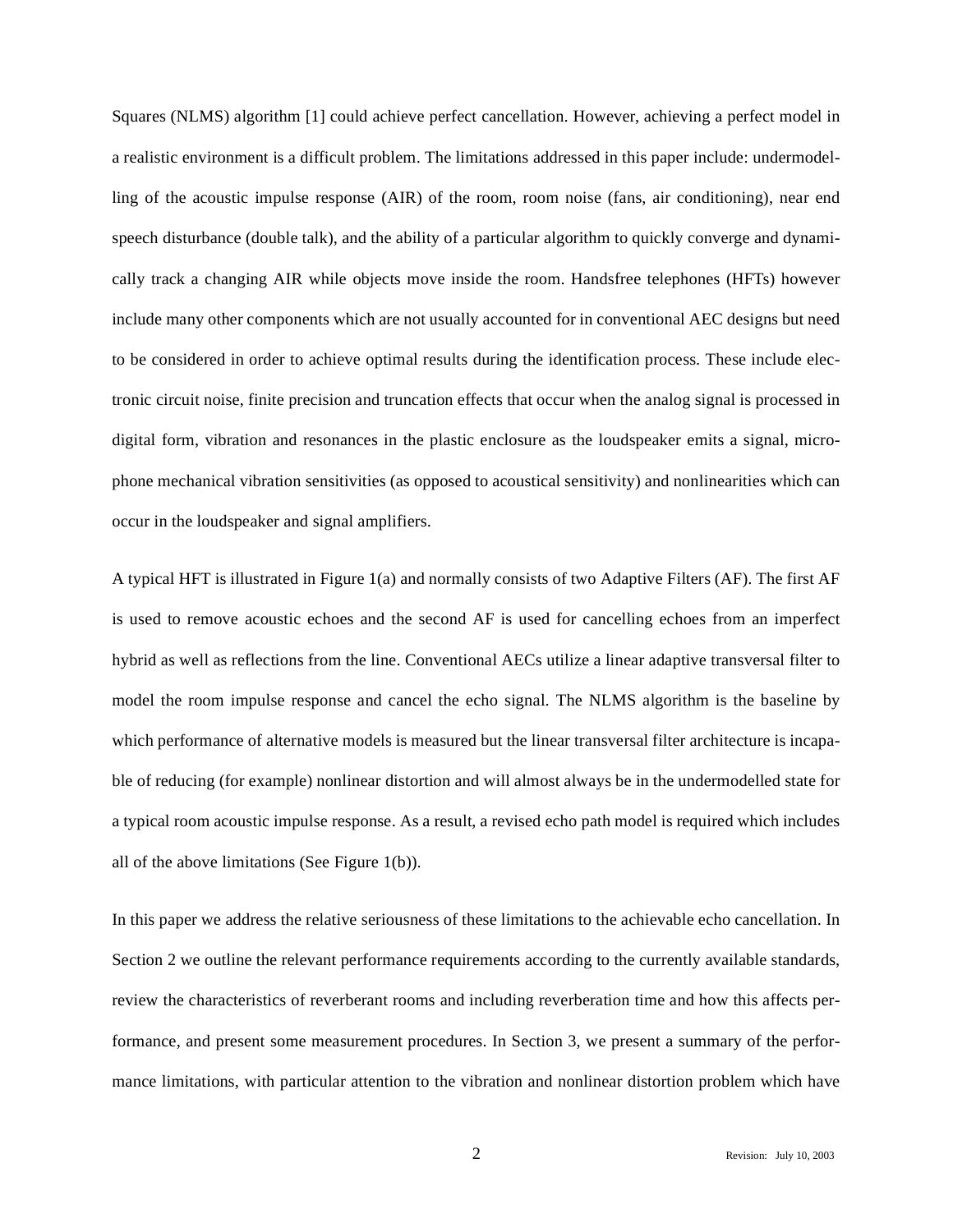received little attention in the literature. We provide both simulation and experimental results which illustrate the relative magnitudes of these limitations. In Section 4, we present some new methods that can be used to combat the limitations due to vibration and loudspeaker nonlinearity and provide experimental results to verify the efficacy of the proposed methods. Finally in Section 5, we discuss the results and present conclusions.

#### **2.0 AEC PERFORMANCE EVALUATION AND MEASUREMENT**

## **2.1 Performance Recommendations**

The basic objective of a handsfree AEC is to provide ease of communication for conversational purposes. Very little work has been done to correlate objective criteria and subjective test results with regard to acoustic echo control [2]. Quantities such as naturalness of transmitted speech and quality of conversation with regard to easiness of speaking and interruption are not well defined in the literature, although these are most important to the user. The quantity most recognized as the measure of the AEC performance is the steady state Echo Return Loss Enhancement (ERLE) during single talk mode which is defined as [3];

$$
ERLE(dB) = \lim_{N \to \infty} \left[ 10 \log \frac{E[p^2(n)]}{E[e^2(n)]} \right] \cong 10 \log \left[ \frac{\sigma^2_p}{\sigma^2_e} \right] \tag{1}
$$

where  $\sigma_p^2$  and  $\sigma_e^2$  refer to the variances of the primary and error signals respectively and *E* is the statistical expectation operator. However, other objective performance specifications may be found in [4] - [9] as follows;

| Quantity      | <b>Description</b>                              | Value                             |
|---------------|-------------------------------------------------|-----------------------------------|
| <b>TIC</b>    | Initial convergence time                        | $1 \text{ sec}$ , $20 \text{ dB}$ |
| <b>TRDT</b>   | Recovery time after double talk                 | $1 \text{ sec}$ , $20 \text{ dB}$ |
| <b>TCLWPV</b> | Echo loss during echo path variation            | $>10$ dB                          |
| <b>TRPV</b>   | Recovery time after echo path variation         | $1 \text{ sec}$ , $20 \text{ dB}$ |
| <b>TCLWST</b> | Echo loss in single talk                        | $>45$ dB                          |
| <b>TCLWDT</b> | Echo loss in double talk mode                   | $>25$ dB                          |
| <b>ARDT</b>   | Received speech attenuation in double talk mode | $>6$ dB                           |

**TABLE 1. AEC Performance Requirements for Handsfree Telephones**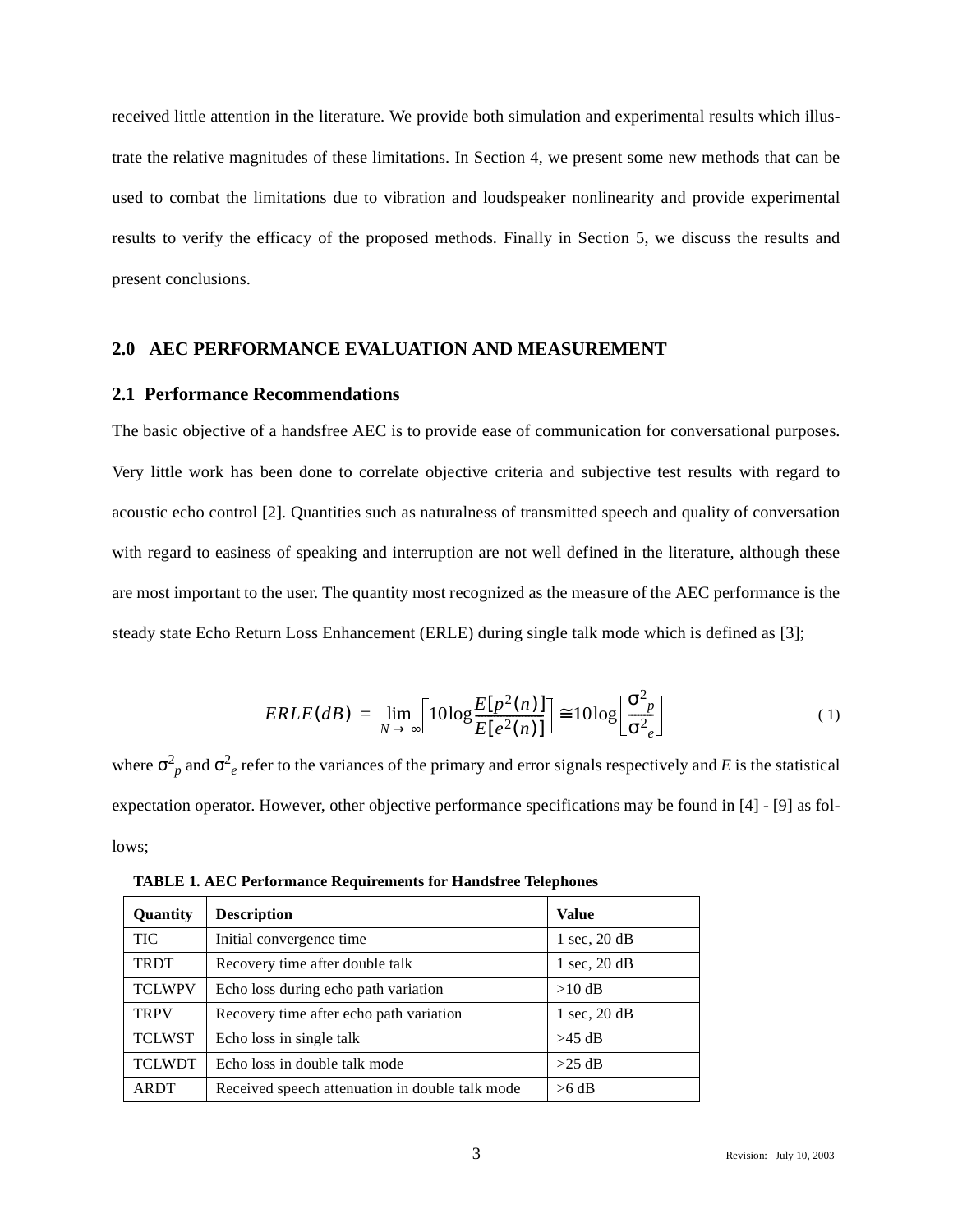| Quantity     | <b>Description</b>                                 | <b>Value</b>                     |
|--------------|----------------------------------------------------|----------------------------------|
| <b>ARST</b>  | Transmitted speech attenuation in double talk mode | $>6$ dB                          |
| <b>DRST</b>  | Received speech distortion in double talk mode     | currently under study            |
| <b>DRDT</b>  | Transmitted speech distortion in double talk mode  | currently under study            |
| <b>TONST</b> | Break-in time in single talk mode                  | $20 \text{ ms}$ , $3 \text{ dB}$ |
| <b>TONDT</b> | Break-in time in double talk mode                  | $20 \text{ ms}$ , 6 dB           |

**TABLE 1. AEC Performance Requirements for Handsfree Telephones**

Another objective measure of performance not listed in Table 1 is the attainable *early to late ratio* which is defined as the ratio of energy received before 40 ms to that received after.

Experimental results in [2] show that the annoyance due to acoustic echo level is strongly dependent of the background noise level, and that the annoyance of the background noise subjectively masks the echo. Mean opinion scores on speech signals also degrade with increased echo delay. High figures of TCLWST up to 45 dB are often proposed in the case of large transmission delays and since current technology/algorithms are generally unable to provide such high attenuation, additional variable losses in the receive and/ or transmit path are frequently used. An important aspect is the ERLE subjectively required for HFTs which depends highly on the environment. For example, [10] reports an assessment performed in an audio teleconferencing environments, where for an overall round trip delay time of 100 ms and a reverberation time of 400 ms a 40 dB echo return loss is considered necessary. Other performance metrics have been adopted by the Freetel consortium to determine the performance of AECs in single talk mode only. These are listed in Table 2 [11].

| <b>Metric</b>   | <b>Description</b>                                                                                              |
|-----------------|-----------------------------------------------------------------------------------------------------------------|
| ERLE max        | The maximum value of segmental ERLE in dB attained during the test signal (max. 2)<br>second convergence time). |
| ERLE mean       | The average value of segmental ERLE in dB calculated over the whole test signal.                                |
| <b>ERLE Std</b> | The standard deviation of ERLE mean.                                                                            |
| <b>TIC</b>      | The time in ms to achieve ERLE mean.                                                                            |
| $TIC$ 10 dB     | The time in ms to attain 10 dB of segmental ERLE.                                                               |

**TABLE 2. Freetel Evaluation criteria**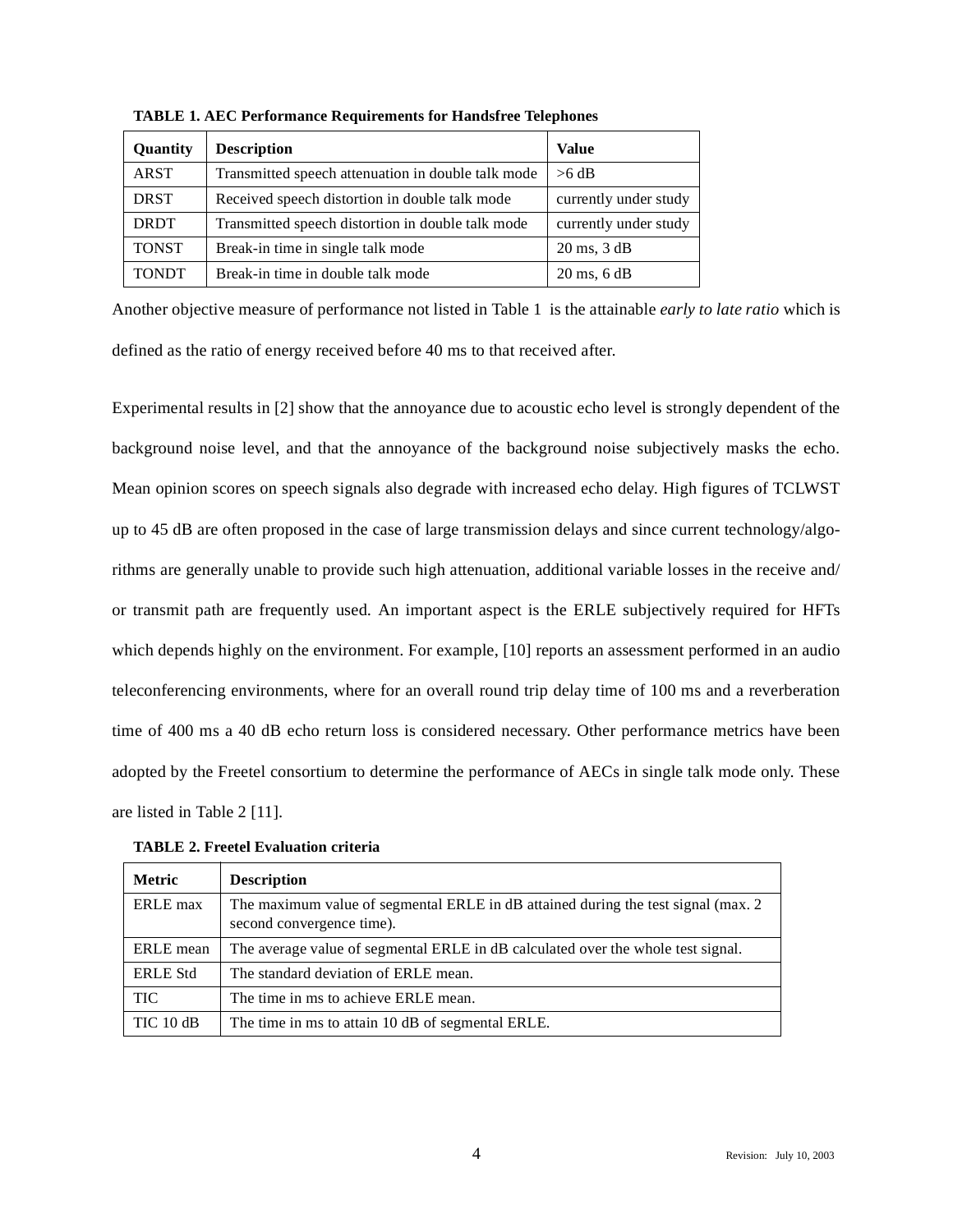In the context of improving the subjective quality of handsfree terminals, both speech enhancement (i.e. noise reduction) and echo reduction should therefore be taken into account for obtaining an overall quality enhancement.

## **2.2 Reverberant Room Characteristics**

The characteristics of the acoustic impulse response (AIR) of the room have a direct bearing on the type of adaptive filter structure should be used to obtain a reasonable model of the venue. For example, venues with short echo decay times will allow for more complex algorithmic processes whereas venues with long echo decay times will require the use of simpler algorithms, often resulting in an approximation to the actual room characteristics. The question remains as to what is a good approximation. If we consider a rectangular room, the number of vibrational modes *N* in the frequency range from 0 to *f* is given by [12];

$$
N = \frac{4\pi}{3}V\left(\frac{f}{c}\right)^3 + \frac{\pi}{4}S\left(\frac{f}{c}\right)^2 + \frac{L}{8}\left(\frac{f}{c}\right)
$$
 (2)

where *V* is the volume of the room, *S* is the area of all walls, *L* the sum of all edge lengths of the walls of the rectangular room and *c* is the speed of sound. For example: for a room with dimensions  $L_x=3m$ ,  $L_y=4m$ and *L<sub>z</sub>*=5m, the number of eigenfrequencies in the range [0, 3.4 kHz] is 247787. Since this number represents half the number of poles necessary to completely model the physical phenomenon, it is obvious that exact cancellation would require an extremely complicated architecture. Acoustic reverberation is so complicated that it can only be investigated under statistical considerations. The eigenfrequencies are highly overlapped and therefore they can be reduced to averages to provide a much more parsimonious number of modes [13]. It has been observed in the frequency response of typical rooms are composed of a sequence of maxima and minima spaced by about 5 Hz apart. If we model each maximum/minimum pair by a 2nd order IIR filter section, the total number of parameters is far less than described by (2) however, it is still quite large.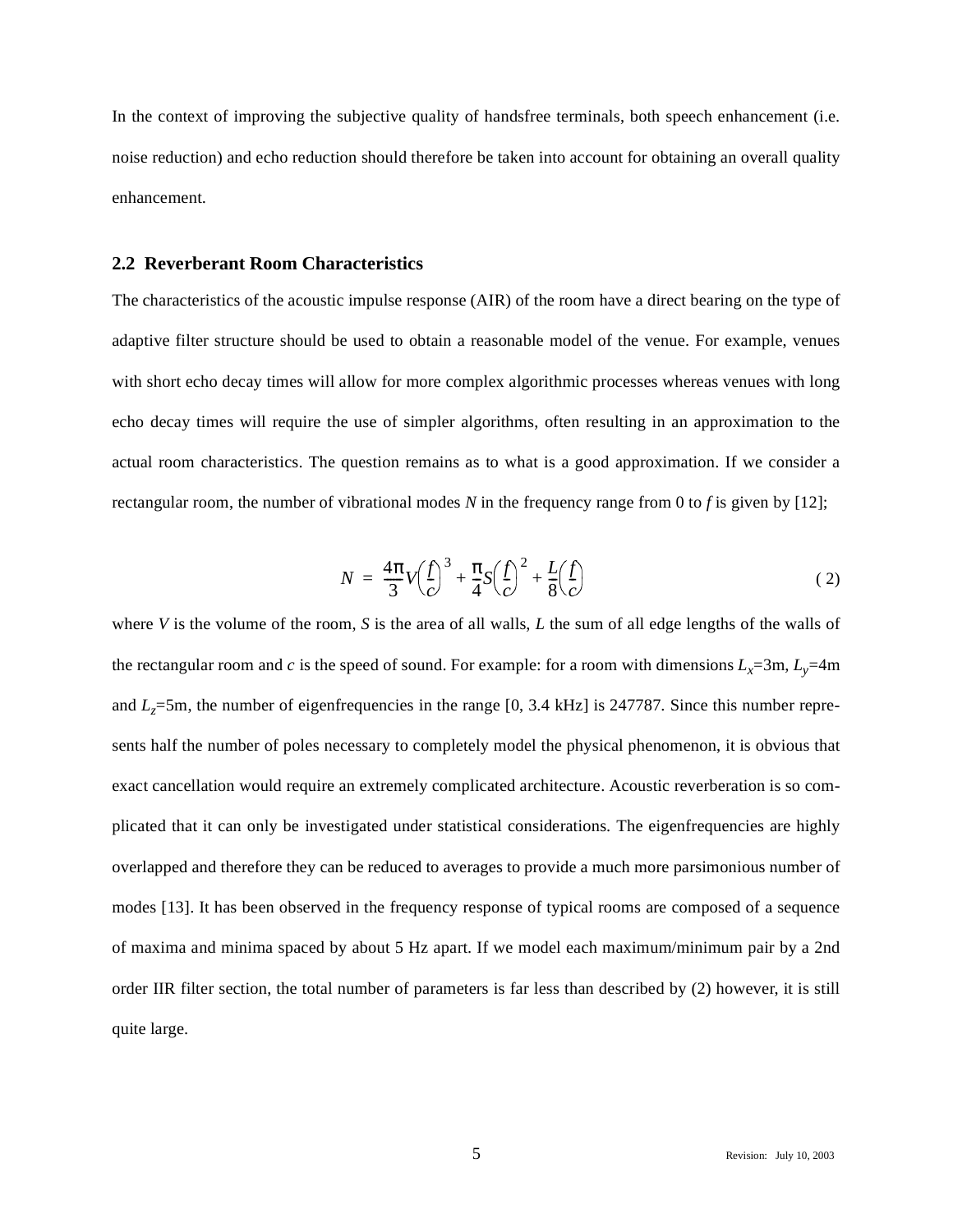**Implications for Model Selection.** Results presented in [13] use a Hankel Norm approximation to show that a normalized error bound of -30 dB can be obtained when an all zero transfer function with 512 coefficients is modelled by an IIR structure with 128 parameters. However, this number is dependent on the decay characteristics of the room impulse response. A similar error can be also obtained using an allzero filter with 128 coefficients. Results presented in [14] also show that IIR structures contribute very little improvement in ERLE, however at the expense of added complexity. Due to current processing limitations, time and frequency domain FIR structures would appear to be the obvious choice. Considering the fact that a typical AIR impulse response may be several thousand milliseconds duration, we must be satisfied to model the physical phenomenon with an undermodelled system and try to obtain the best fit according to the reverberation characteristics.

**Reverberation Time.** The reverberation time  $T_R$  which is defined as the length of time necessary for all reflections in a room to decay by 60 dB and is defined by [12];

$$
T_R = \frac{6.91}{\delta} = \frac{-13.8}{c\left(\frac{1}{L_x} + \frac{1}{L_y} + \frac{1}{L_z}\right) \ln \beta}
$$
(3)

where  $\delta$  is the average damping constant of all the surfaces in the room, and  $\beta$  is the reflection coefficient varying between 0 and 1. β has a frequency dependence and generally low frequencies have a higher reflection coefficient than higher frequencies for most reflecting surfaces. Typical values of  $T_R$  range from 0.3s (living rooms) up to 10s (large churches), with values of δ ranging from 1 to 20 *s-1*. Recommendation G.167 [4] defines the reverberation time averaged over the transmission bandwidth in a typical test room of volume 50  $m<sup>3</sup>$ . Equation (3) is intended for regularly shaped rooms free of furniture and people. For irregularly shaped venues, or typical furnished rooms, experimental results are required to determine accurately the echo decay characteristics. Experimental results presented in [15] for automobiles suggests a factor of 1 dB reduction in echo for every 1 ms of delay. If we model the echo path with a time-domain FIR filter structure and let the number of taps in the delay line span  $T_R$ , then we should be able to cancel to -60 dB.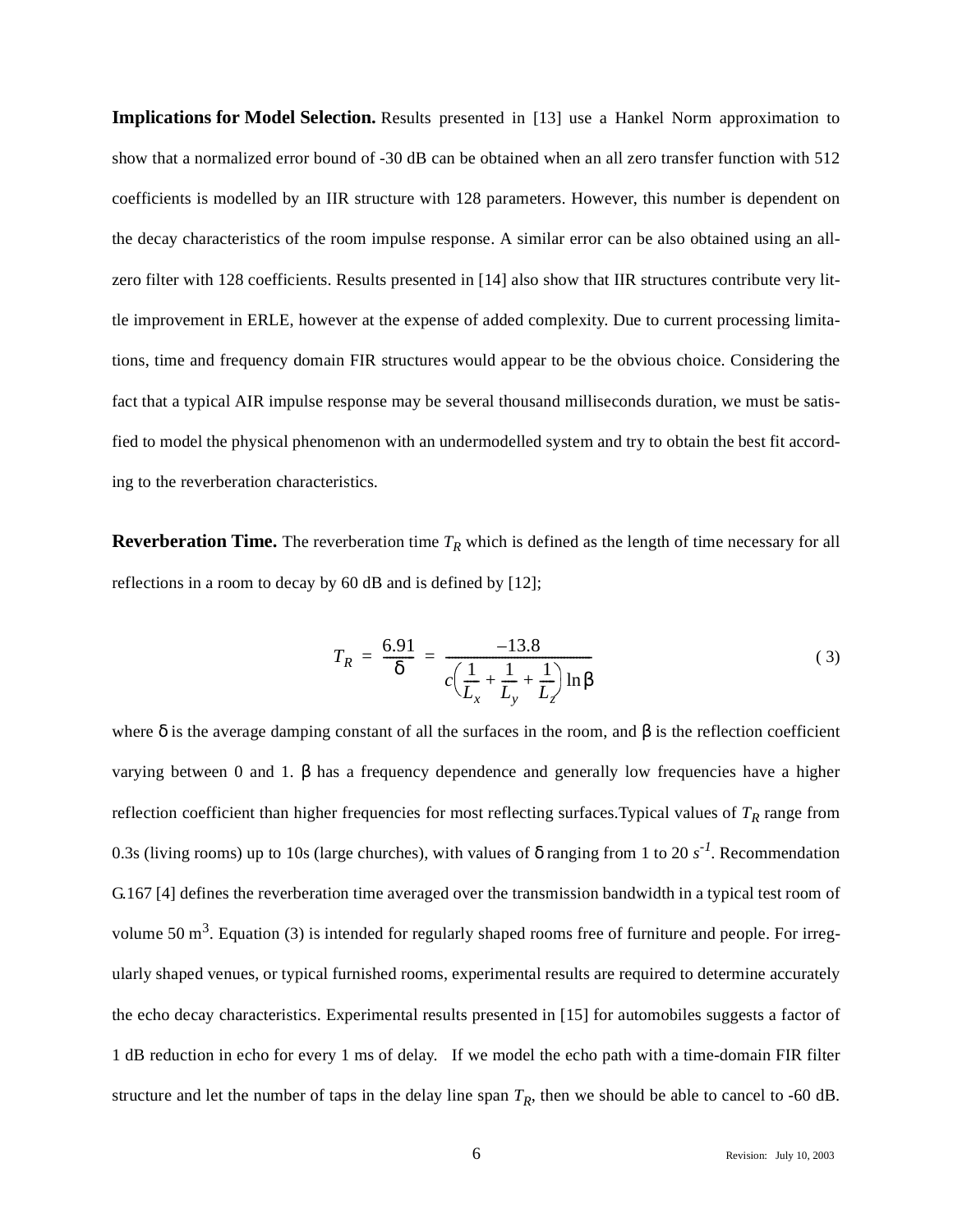The remaining uncancelled tail portion of the AIR manifests itself as a finite error at the output of the AEC. Increasing the number of taps to cover the AIR beyond  $T_R$  results in added complexity, greater algorithmic noise and slower convergence.

#### **2.3 Measurement Procedures**

The measurements presented in the following section are performed in either a low-noise, furnished conference room (approximately 11.7 m x 5.8 m x 3 m), or inside an anechoic chamber. Two commercially available HFTs are used in the experiments. The second HFT has improved vibration characteristics. Each HFT has been modified to allow access to the primary and reference electrical signals and are placed either on top of a conference table (conference room recording) or on a 1m square board on the floor of the anechoic chamber. The reference source signal consists of white noise which is bandlimited from 300 Hz to 3400 Hz. The filtered reference signal is then amplified such that the loudspeaker produces a sound pressure level (SPL) anywhere from 60dB to 100dB as measured 0.5m directly above the loudspeaker, depending on the HFT used. The primary and reference signals are then recorded onto a TEAC Digital Audio Recorder (DAT). The DAT signals are downloaded to a computer via an ARIEL DSP96 board sampling at 16 kHz for processing at a later time. Depending on the test being performed, between 32,000 and 80,000 samples are recorded, which generally gives enough time for the algorithms to converge to a steady state.

## **3.0 LIMITATIONS OF AECs**

## **3.1 Primary Signal Noise Contributions**

Noise components in the primary signal include room noise, microphone circuit noise and quantization noise. These can be modelled as white noise sources with variances  $\sigma_R^2$ , $\sigma_M^2$  and  $\sigma_Q^2$  as indicated in Figure 1(b). The effect of these noise components is to reduce the achieved ERLE according to the following formula;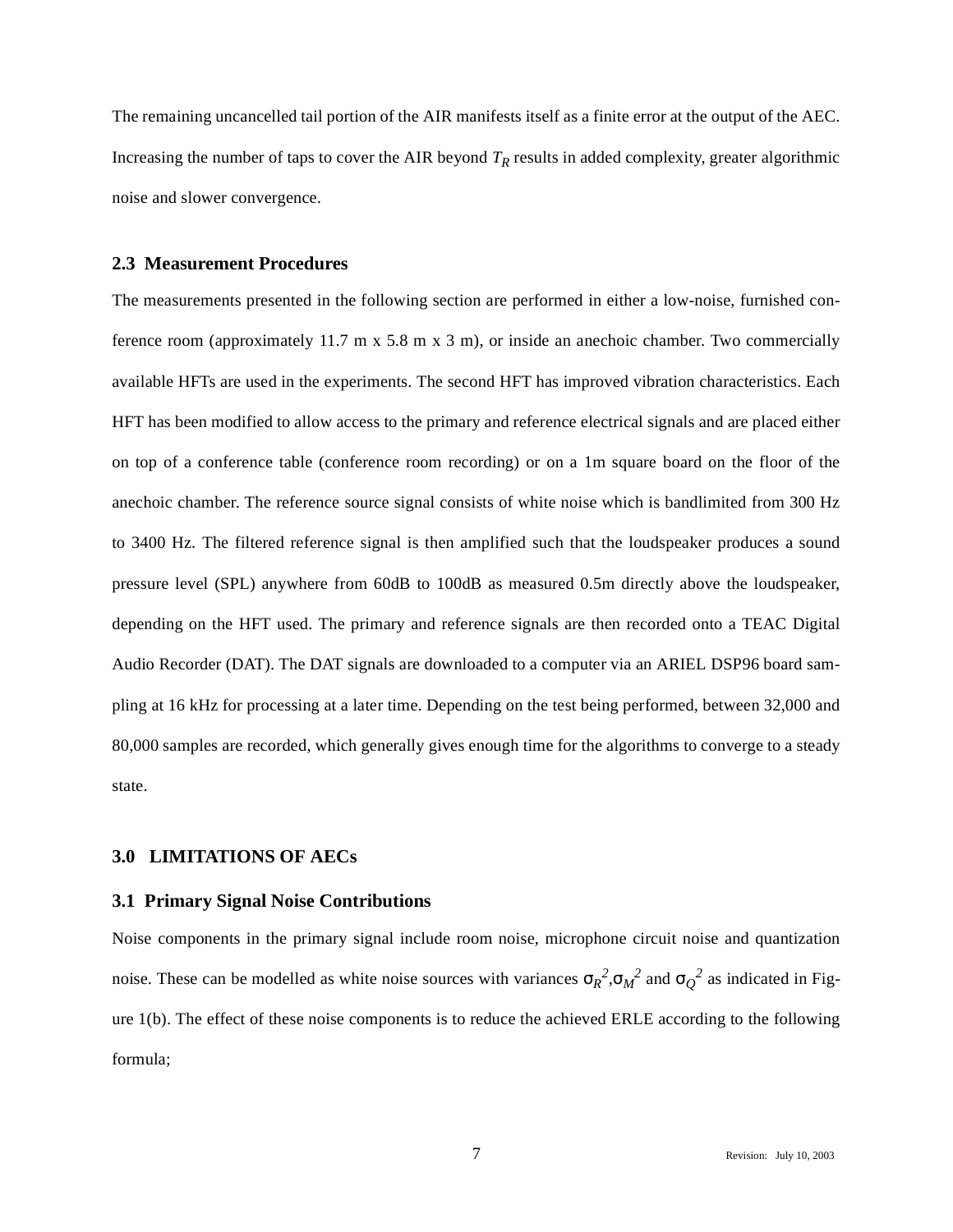$$
ERLE(dB) \approx 10 \log \left[ \frac{\sigma^2_p}{\sigma^2 T} \right] \tag{4}
$$

where 
$$
\sigma^2_T = \sigma^2_R + \sigma^2_M + \sigma^2_Q
$$
 (5)

Figure 2 (a) shows the effect on the ERLE as the noise  $\sigma^2_T$  component is increased.

**Room Noise .** Uncorrelated room noise is usually the largest contributor to the overall noise introduced into the primary path. Assuming a linear transfer function between the reference and primary signals, room noise contribution becomes the asymptote for the achievable converged ERLE [16] in the absence of other effects.

**Microphone/Circuit Noise.** Circuit noise is separate from the external room noise, and is modelled as uncorrelated noise which is generated mainly in the sensing electronics for the microphone. A typical electret microphone will be biased through a dropping resistor of a few  $k\Omega$  to provide a bias voltage for the microphone element. The output voltage change  $\Delta V$  from such a microphone is defined by;

$$
\Delta V = \alpha V_b \Delta C \tag{6}
$$

where  $\alpha$  is a constant,  $V_b$  is the bias voltage across the electret capacitive element and  $\Delta C$  is the change in capacitance due to the impinging sound wave. Thermal noise due to the bias resistor will be added to the microphone which itself has a noise level in the vicinity of -100 dBV. Amplification of the microphone output signal to line levels of 100 mVrms will amplify this noise, however, except for anechoic conditions, this noise is generally far below typical acoustic room noise and is not considered further.

**A/D Quantization Effects.** Quantization noise is introduced when the primary data is sampled using an analog to digital (A/D) converter. This noise is assumed to have a uniform distribution with a variance equal to:

$$
\sigma_q^2 = \frac{2^{-2B_d}}{12} \tag{7}
$$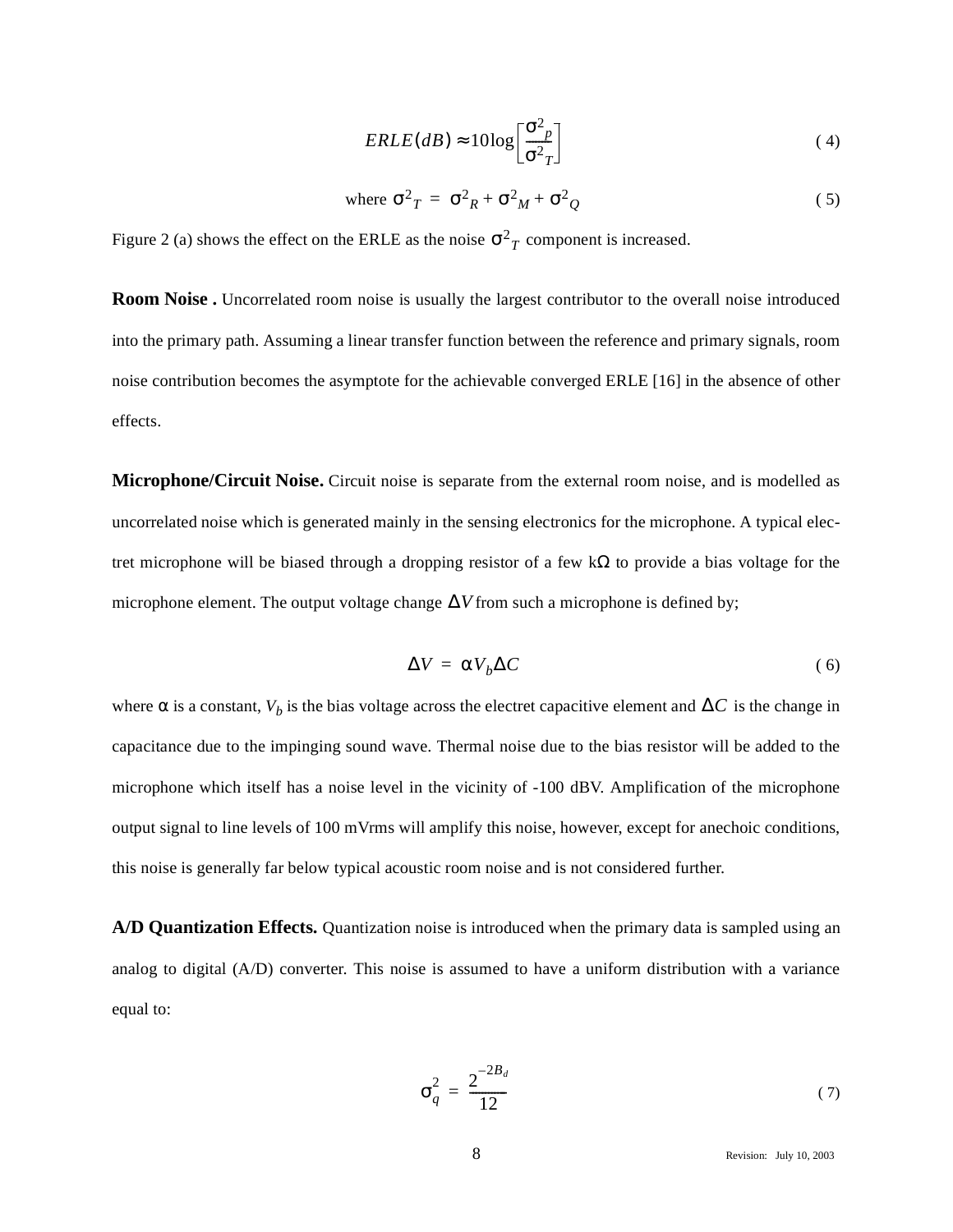where  $B_d$  is the number of binary quantization levels (i.e. bits). In the model of Figure 1(b), the quantization noise introduced in the primary path is uncorrelated with the primary signal so appears at the output essentially unchanged (reference signal quantization noise on the other hand is modified by the adaptive filter transfer function converges). The effect of quantization noise on performance is illustrated in Figure 2 (b) and (c). When there is no quantization, the converged ERLE is independent of the signal level of the primary or reference signal levels and the ERLE will converge to the noise floor essentially limited by the IEEE floating point representation. This is because the ERLE is determined by the *ratio* of primary to error power as governed by (1) and not the individual primary or error signal power. However, when the primary signal is quantized, the maximum level of converged ERLE will be determined by the ratio of the primary signal power to the quantization noise at the location of ADC. As the number of bits in the quantized signal increases, the achievable ERLE will also increase. Figure 2 (c) illustrates this effect. As a result it is often prudent to scale the input signals to a normalized range of  $+/$ - 1.0 before quantization.

## **3.2 Fixed Point Internal Arithmetic in DSPs**

In a fixed point digital implementation of a particular algorithm, internal word lengths will introduce truncation and quantization in addition to the quantization noise introduced during the A/D conversion. A full analysis for the LMS algorithm can be found in [17] which states that the total output mean square error for the LMS algorithm can be expressed as:

$$
J = J_{min} + \frac{1}{2} \mu J_{min} tr(\mathbf{R}) + \frac{N \sigma_c^2}{2 a^2 \mu} + \frac{1}{a^2} (|\mathbf{w}_o| + c) {\sigma_d}^2
$$
 (8)

where

*J* is the mean square error at the output

*Jmin* is the minimum mean squared error

 $\sigma_c$ 2 is the variance introduced by the coefficient quantization

 $\sigma_d$ 2 is the variance introduced by the data (sampling) quantization

*a* is a scaling factor used to bring the maximum levels to  $+/-1.0$ 

*N* is the number of taps in the FIR structure

µ is the step size parameter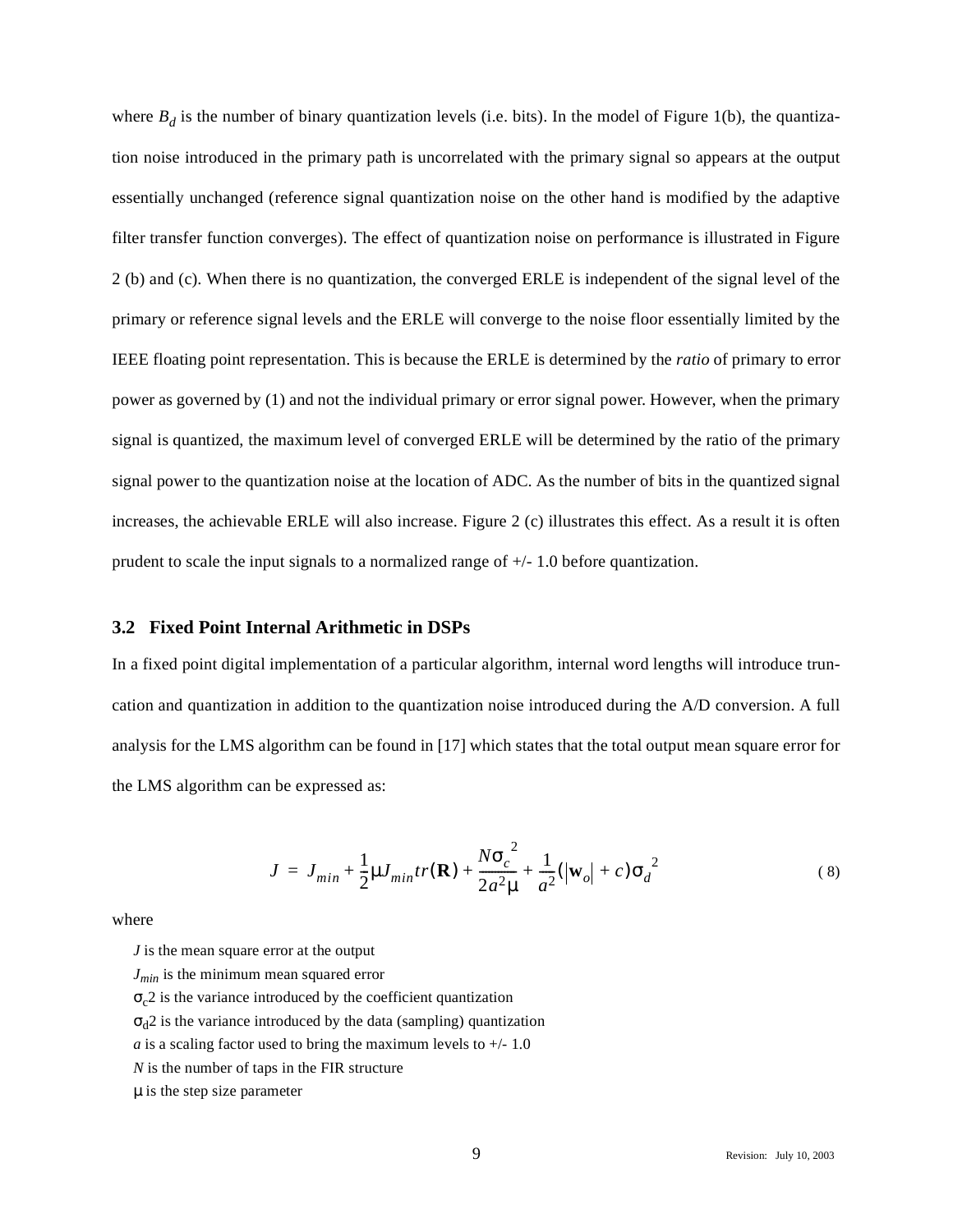$w<sub>o</sub>$  is the optimum weiner filter coefficient vector *c* is a constant

The implications of this formula for fixed point processors are important. Although one may be tempted to reduce the step size µ to reduce the excess mean square error (i.e. the second term), it may result in a large quantization error generated in the third term. There exists an optimum value of  $\mu$  which minimizes the total output MSE, however, it is too small to allow the algorithm to converge completely. Figure 2(d) illustrates the MSE as a function of the adaptation step size  $\mu$  where the number of bits  $B_d$  in the data representation and  $B<sub>c</sub>$  in the coefficient representation are the same.

Floating point representation generally consists of an integer followed by a mantissa of an arbitrary number of bits. For example, the IEEE format has an implied one followed by a 23 bit mantissa. The coefficient quantization noise  $\sigma_c^2$  may be represented in a similar fashion to (7) where *B*=23 for the IEEE floating point convention. However, depending on the number of bits in the ADC,  $\sigma_d^2$ , may be different. These values may then be applied in (7) to obtain the degradation in the MSE. For the floating point simulations shown, single point precision was used, with a resulting noise floor of approximately -128 dB.

In practise an ERLE of 25 to 35 dB seems to be the physical limit to the achievable ERLE in real systems. The results presented here have shown that the limitations due to noise and truncation effects are far below this limit, and therefore should not have a significant impact on the final ERLE value.

# **3.3 Vibration and Resonances in the Enclosure**

A major part of the AIR is due to "direct coupling" between the loudspeaker, enclosure and microphone. This coupling is usually much larger in amplitude than the received echoes in the case of HFTs. Some of this coupling comes from the air path between the loudspeaker and microphone, however, a substantial part is due to vibrational coupling in the handset itself. In typical handsfree telephones, the amount of acoustic coupling between the loudspeaker and microphone may exceed 12 dB, and therefore in order to ensure stability, the total attenuation required will be greater than 12 dB(i.e. the sum of ARDT and ARST-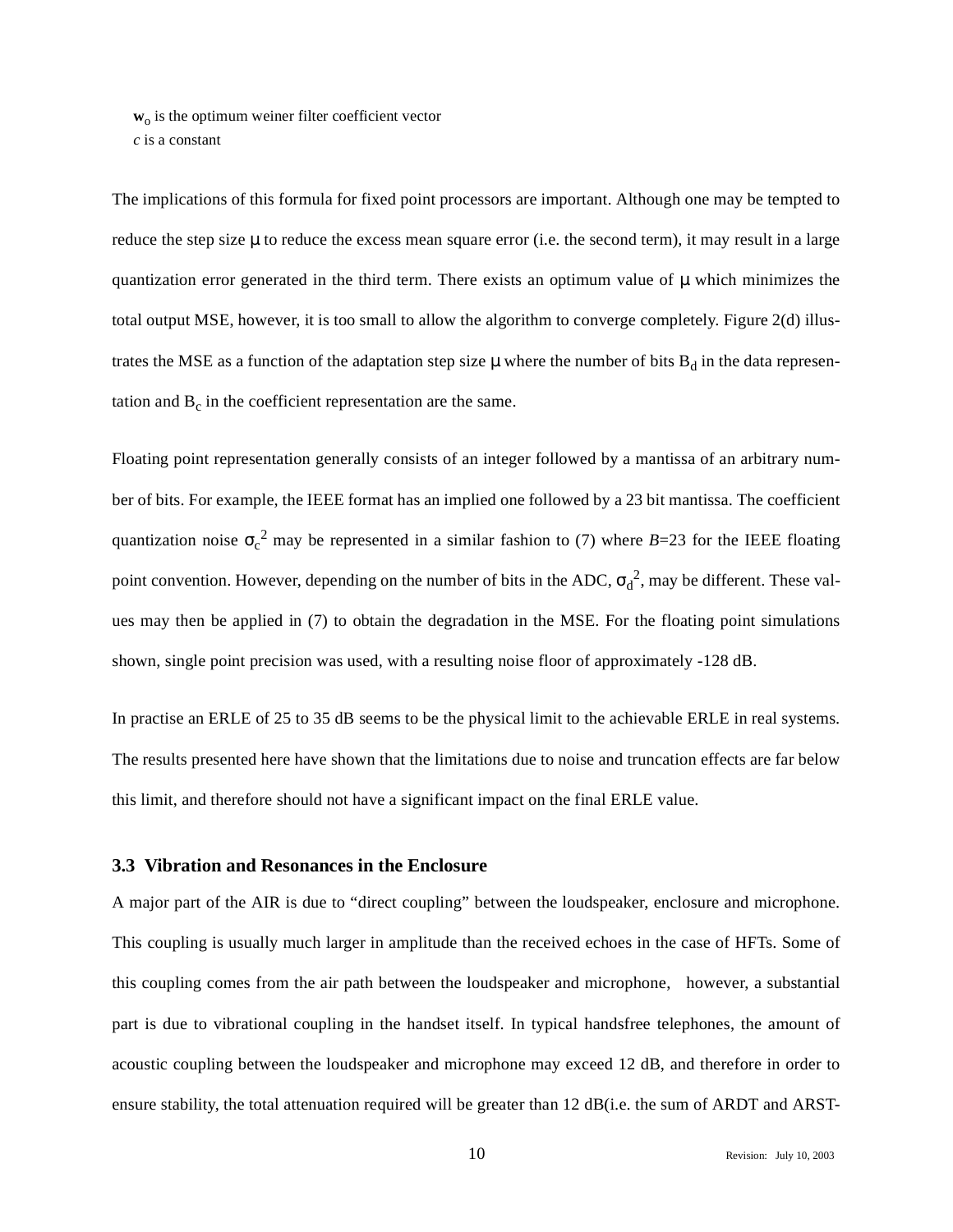-See Table 1 ). These additional losses will have some detrimental impact on overall speech quality so reduction of this direct coupling is desirable. Vibrational coupling can be modelled with fixed parameters (if the parameters are known) or using the adaptive filter with a small step size for the early part of the reflection. This technique is called *Beta-grading* and is described in [18] and [15]. However, slowly converging filter taps will add misadjustment and gradient estimate noise to the error output, unless its tap updates are "frozen" after an initial start-up period.

Rattling of the handset and keys is also encountered in the HFT domain. Rattling is nonlinear and chaotic and can be modelled as uncorrelated noise. Recent measurements have shown that in HFTs with plastic enclosures, rattling and vibration cause an increase in the uncorrelated noise signal introduced into the primary path. Figure 3 (a) shows the effects that rattling and vibration have on the achievable ERLE of HFT #1 as measured in an anechoic chamber. The basic loudspeaker and microphone configuration will have the best achievable ERLE. The performance drops when the components are added into the enclosure. When the keys are allowed to rattle, the ERLE drops even further and finally, when the handset is placed on the set, a 10 dB reduction in ERLE is observed at 90 dB SPL as compared to the case with microphone and loudspeaker only. Figure 3(b) illustrates the effect that rattling, vibration and nonlinearity have on the primary power spectral density (PSD) of HFT #1. It is clear that when the components are mounted inside the enclosure, the out-of-band signals (distortion) increase substantially with an increase in the reference signal level. Figure 3(c) shows the PSD of the loudspeaker and microphone components only removed from HFT #1. Notice that the distortion in the frequency range 4-8 kHz is significantly reduced.

**Microphone vibrational sensitivity.** A microphone element with low mechanical vibration sensitivity will reduce the vibration effect mentioned previously and minimize the magnitude of the first part of the AIR. The mechanical sensitivity of a microphones will depend on the orientation of the microphone element with respect to the axis of vibration. Vibrational sensitivity displays a frequency dependence with the lower frequencies being more sensitive than higher frequencies. A typical electret microphone will exhibit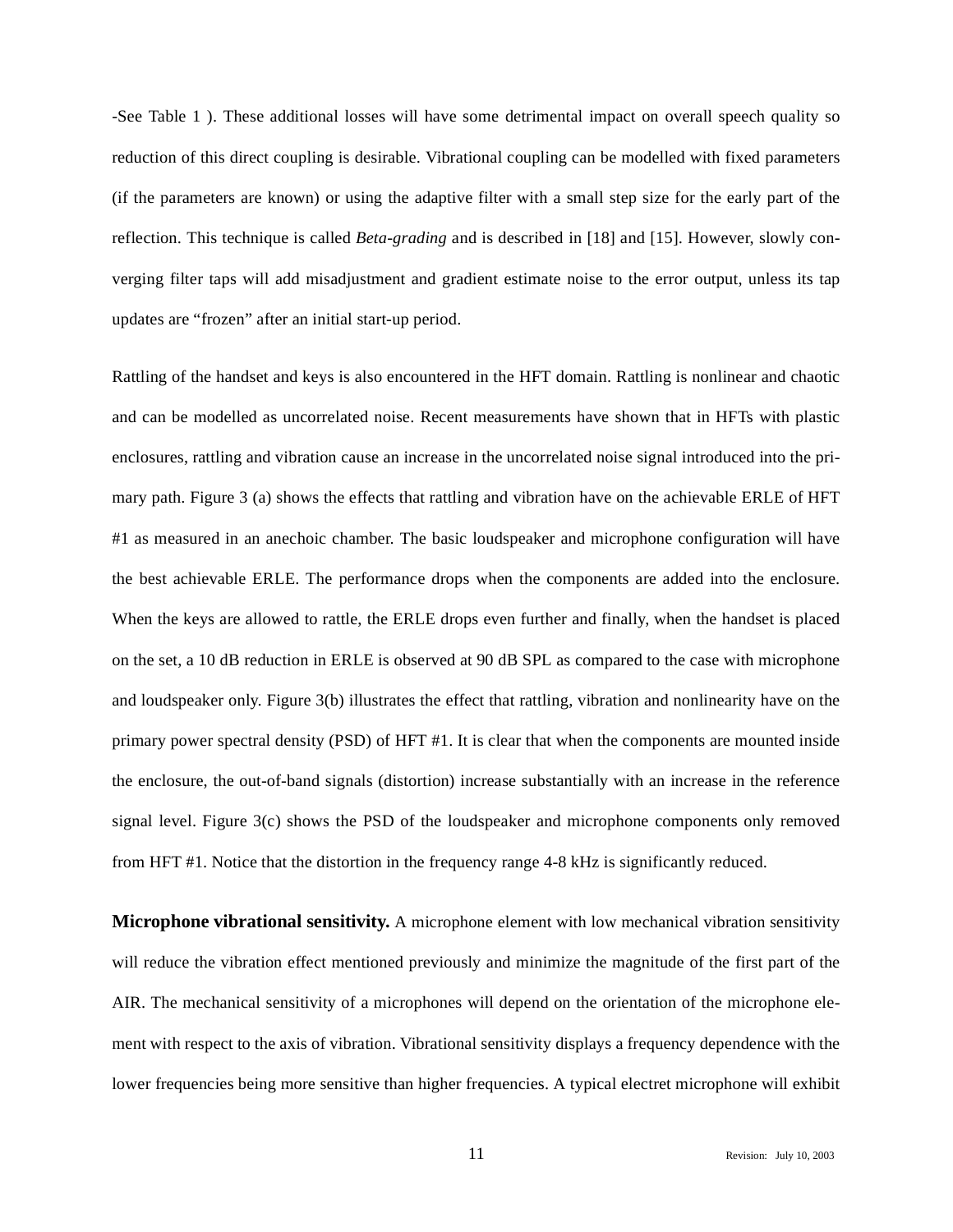a peak vibration response in the low frequency ranges in the vicinity of 300 Hz. Table 3 lists some typical measured audio sensitivities of electret microphones and Table 4 lists the corresponding mechanical vibrational sensitivities in dbV/G.

**TABLE 3. Acoustic Sensitivity**

|          | <b>Orientation</b>   Microphone Sensitivity   Level | <b>Nominal Acoustic</b> | <b>Output Voltage</b> |
|----------|-----------------------------------------------------|-------------------------|-----------------------|
| Parallel | $-30$ (to $-40$ ) dBV/Pa                            | -30 dBPa                | -64 dBV               |

**TABLE 4. Mechanical Vibrational Sensitivity**

| <b>Orientation</b> | <b>Frequency</b> | <b>Sensitivity</b> | <b>Acceleration</b> | Output<br><b>Voltage</b> |
|--------------------|------------------|--------------------|---------------------|--------------------------|
| Parallel           | 300 Hz           | $-32$ dBV/G        | 1 <sub>G</sub>      | $-32dBV$                 |
| Parallel           | 1 KHz            | $-36$ dBV/G        | 1 G                 | $-36dBV$                 |
| Perpendicular      | 1 KH z           | -65 $dBV/G$        | 1 G                 | $-65$ dBV                |

If we model the vibrational acceleration using a one dimensional harmonic motion  $x = r \cos \omega t$ , the acceleration *a* acting on the microphone element is  $a = -\omega^2 r \cos \omega t$ . A microphone element must travel a radius of 2.8 µm to generate 1G acceleration (9.8m/s<sup>2</sup>) at 300 Hz. This small distance requires laser measurement techniques to determine accurately. However, it is reasonable to assume that given such small distances, microphone output due to vibrational coupling is not negligible when compared to the acoustical coupling. Our measurements (See Figure 3) seem to confirm this hypothesis. Methods for minimizing vibration effects are presented in Section 4.1 .

## **3.4 Nonlinearities in the Transfer Function**

Generated mainly in the loudspeaker, nonlinear distortion effectively puts a limit on the achievable ERLE when using algorithms based on linear mechanics. Several algorithms have been proposed in the literature to deal with loudspeaker nonlinearity. [19] presents a nonlinear state space model for compensation of loudspeaker nonlinearity. A 3rd order Volterra filter is presented in [20], however this does not compensate for loudspeaker hysteresis effects. In [21] an inverse loudspeaker model is developed using a Time Delay Neural Network to provide single point room equalization.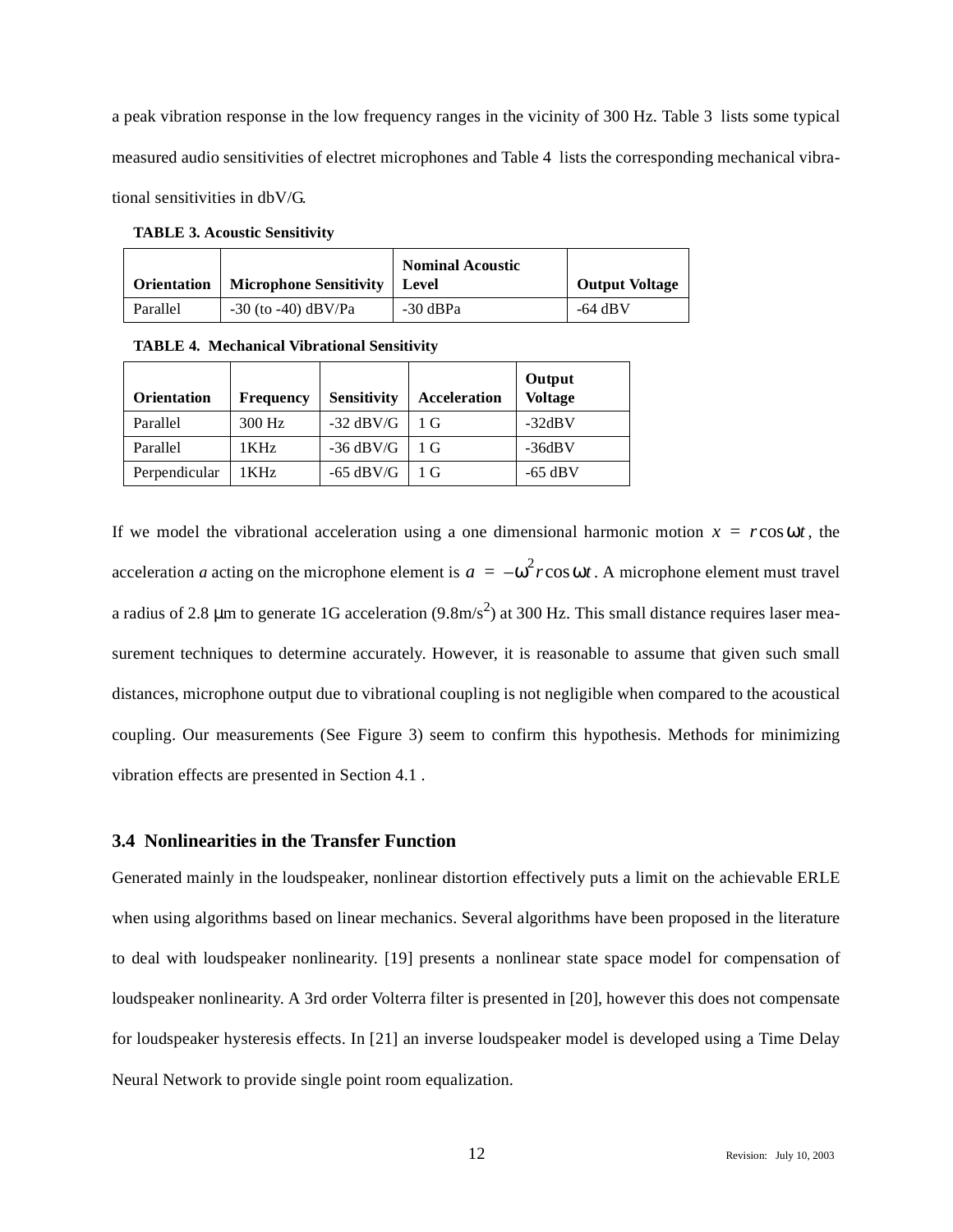A loudspeaker has several sources of nonlinearity including non-uniform magnetic field and nonlinear suspension system [22][19]. A loudspeaker consists of an electrical part and a mechanical part. The electrical part is the voice coil and the mechanical part consists of the cone, the suspension system and the air load. The two parts interact through the magnetic field resulting in a nonlinear force deflection characteristic  $f_M$ *o*f the loudspeaker cone suspension system, usually approximated [20] by;

$$
f_M = \alpha x + \beta x^2 + \delta x^3 \tag{9}
$$

where  $\alpha$ ,  $\beta$  and  $\delta$  are modelling constants and x is the displacement of the voice coil. Suspension system nonlinearity manifests itself as soft clipping at the loudspeaker output and results in odd-order harmonics under large signal conditions. The nonlinear distortion consists mainly of cubic terms and can easily be 5 to 10 percent of the total output, especially when dealing with small loudspeakers that operate at high volumes, which is generally the case for speakerphones. However, there is also significant nonlinear distortion at extremely *low* levels of reference signal amplitude, and this distortion is mainly caused by unbalanced two-point suspension - the surround and spider [23]. It is reasonable to expect that a nonlinear model can also improve performance at these low levels as well. Nonlinear loudspeaker distortion effects can be observed in Figure 3 (c) which shows the PSD of the primary signal with the loudspeaker and microphone components removed and the loudspeaker placed in a standard baffle inside an anechoic chamber (this removes the effect of vibration, noise and echo). Notice that there is an increase in the out-of-band signal level which is essentially nonlinear components of the original bandlimited (reference) signal. However, the level of distortion is much less than that due to vibration (shown in Figure 3 (b)). A method to combat the effect of nonlinear distortion is presented in Section 4.2 .

#### **3.5 Undermodelling of the AIR**

In this section we investigate the effect of using an FIR structure to model a transfer function where the number of parameters in the candidate system will be less that required to exactly identify the system. This gives the undermodelled system:  $deg(\hat{H}) < deg(H)$ . Poltmann [24] showed that the achievable ERLE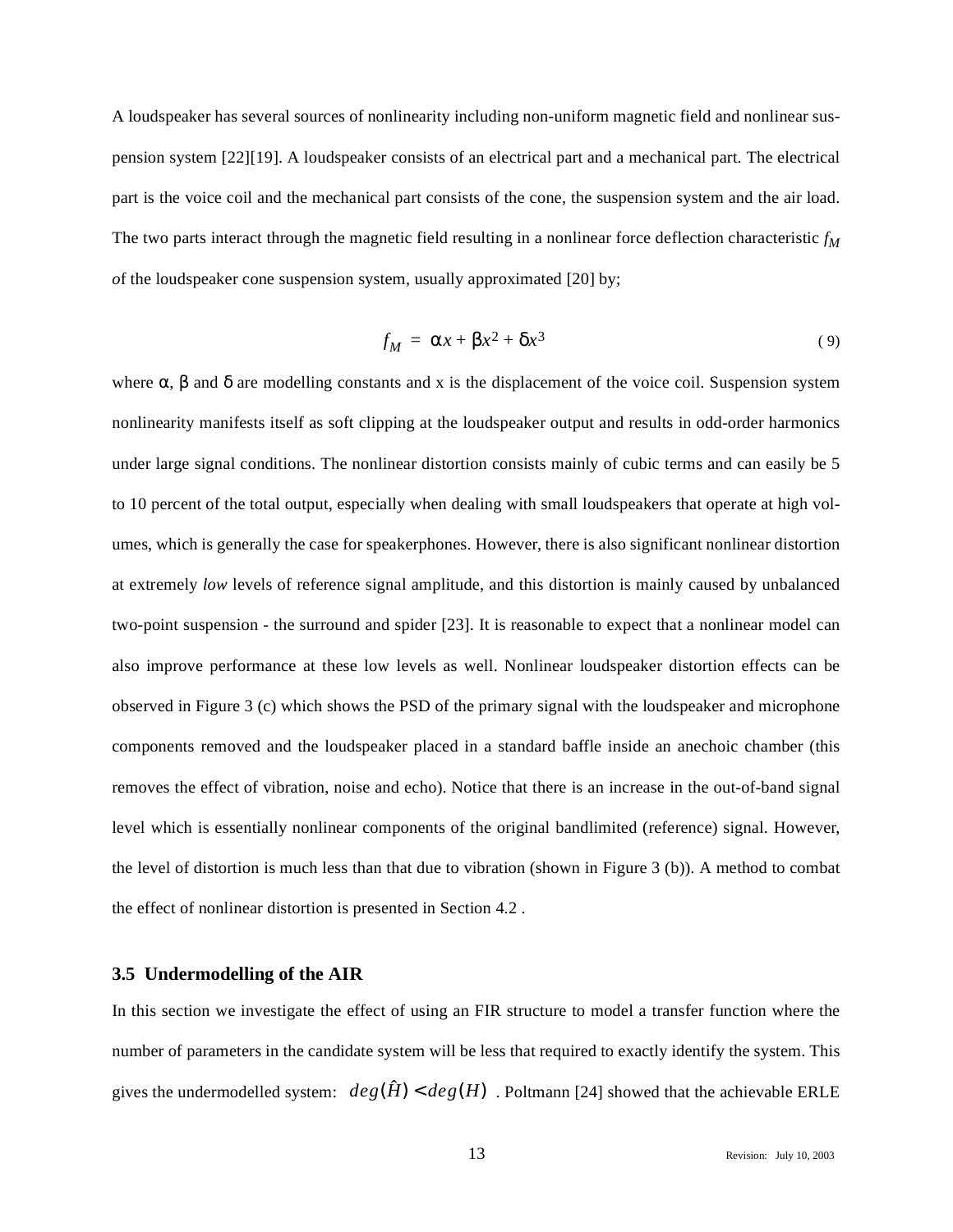is a function of both the step size and magnitude of the modelled and undermodelled AIR coefficients. For a system modelled by an FIR transfer function the achievable steady state ERLE can be calculated from;

$$
ERLE = 10\log\left[\frac{2-\mu}{2}\left(\frac{\left\|h\right\|^2}{\left\|\Delta h\right\|^2} + 1\right)\right]
$$
(10)

where

$$
||h||^2 = \sum_{i=0}^{M-1} h^2(i)
$$
 (11)

represent the modelled coefficients up to order *M* and,

$$
\|\Delta h\|^2 = \sum_{i=M}^{\infty} h^2(i)
$$
 (12)

represents the tail portion of the AIR from  $M$  to infinity. For small values of  $\mu$  this value is approximated by the Total Impulse response Power (TIP) to the uncancelled Tail Power (TP) of the AIR originally proposed by Knappe and Goubran [16], who show that the TIP/TP ratio defines the achievable ERLE up to approximately 20 dB. Beyond this point, other effects dominate. Actual ERLE measurements in [16] show that even at ratios of (S+N)/N of greater that 40 dB, the ERLE did not go beyond 25 dB. It was proposed that the most likely causes of this ERLE limitation is loudspeaker nonlinearities. The TIP/TP ratio is invaluable for determining the optimum number of AEC filter taps to use given a certain loudspeaker, microphone and enclosure. The impulse response of HFT #2 inside a conference room is shown in Figure 4 (a) and Figure 4 (b) shows the calculated TIP/TP vs. ERLE ratio compared to the measured ERLE. The ERLE will follow the TIP/TP ratio very closely up to a certain number of taps according to (10), however, in experimental recordings, nonlinearities and other effects limit the achievable ERLE.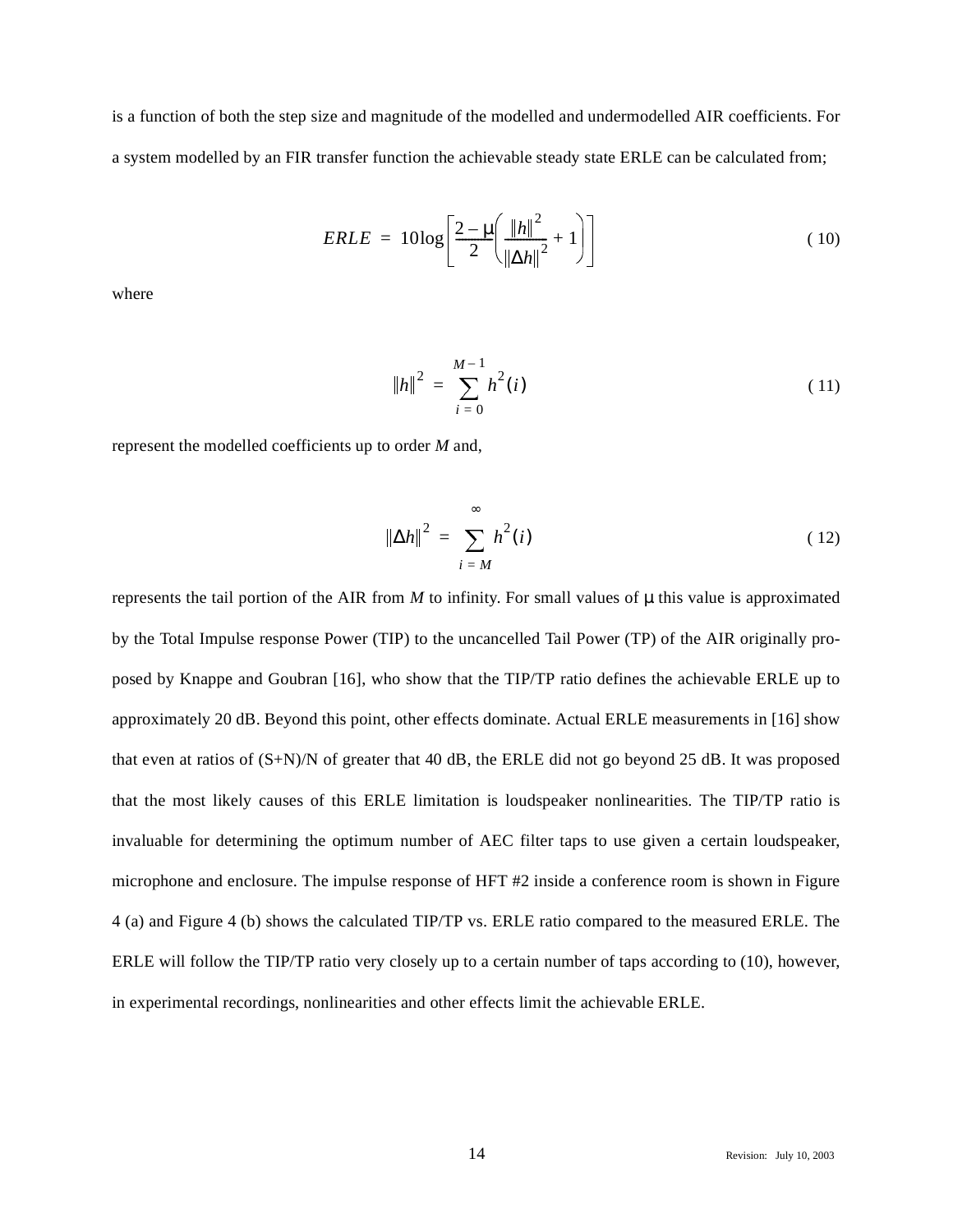## **3.6 Algorithmic Limitations**

**Dynamic Tracking in Nonstationary Conditions.** The initial convergence of a particular algorithm identifies the room configuration, however as objects move and the input signal characteristics become nonstationary, the tracking ability of the algorithm becomes important. For example, although RLS based algorithms have fast convergence and have been shown theoretically to have tracking capability equivalent or better than the LMS algorithm in low noise [25], it has been found in [26] that algorithms based on instantaneous gradient estimates like the LMS family outperform RLS algorithms in conference room conditions using real speech where the SNR of the primary signal is often quite low.

**Speech and Quasi-periodic Training signals.** LMS based algorithms suffer from poor convergence when trained by quasi-periodic signals with highly coloured spectra, like speech. Often, a combination of architectures and algorithms is necessary to obtain satisfactory performance. A brief summary is presented in [15]. A comparative analysis of eight different algorithms is presented in [11] showing measured performance metrics (See Table 2 ) for the single talk mode only using both USASI noise signals and speech signals. Of eight algorithms tested, the generalized multi-delay filter (GMDF) [27], which is based on [28] obtains the best performance metrics. The unconstrained fast LMS [29] and wavelet decomposition technique [30] also produce good results. An algorithm presented in [31] uses a fast Newton training scheme to obtain performance enhancement with speech signals. However, measurements were obtained using a short impulse response (for use in automobile environments). No results were presented for an HFT in a highly reverberant venue.

**Effect of Step Size on MMSE.** The NLMS algorithm will produce a mean squared error  $J_{tot}$  that is in excess of the minimum mean-squared error  $J_{min}$  depending on the step size parameter  $\alpha$ . The expression for *Jtot* for the Normalized LMS algorithm with stationary input signals can be approximated by;

$$
J_{tot} = J_{min} \left( \frac{2}{2 - \alpha} \right) \tag{13}
$$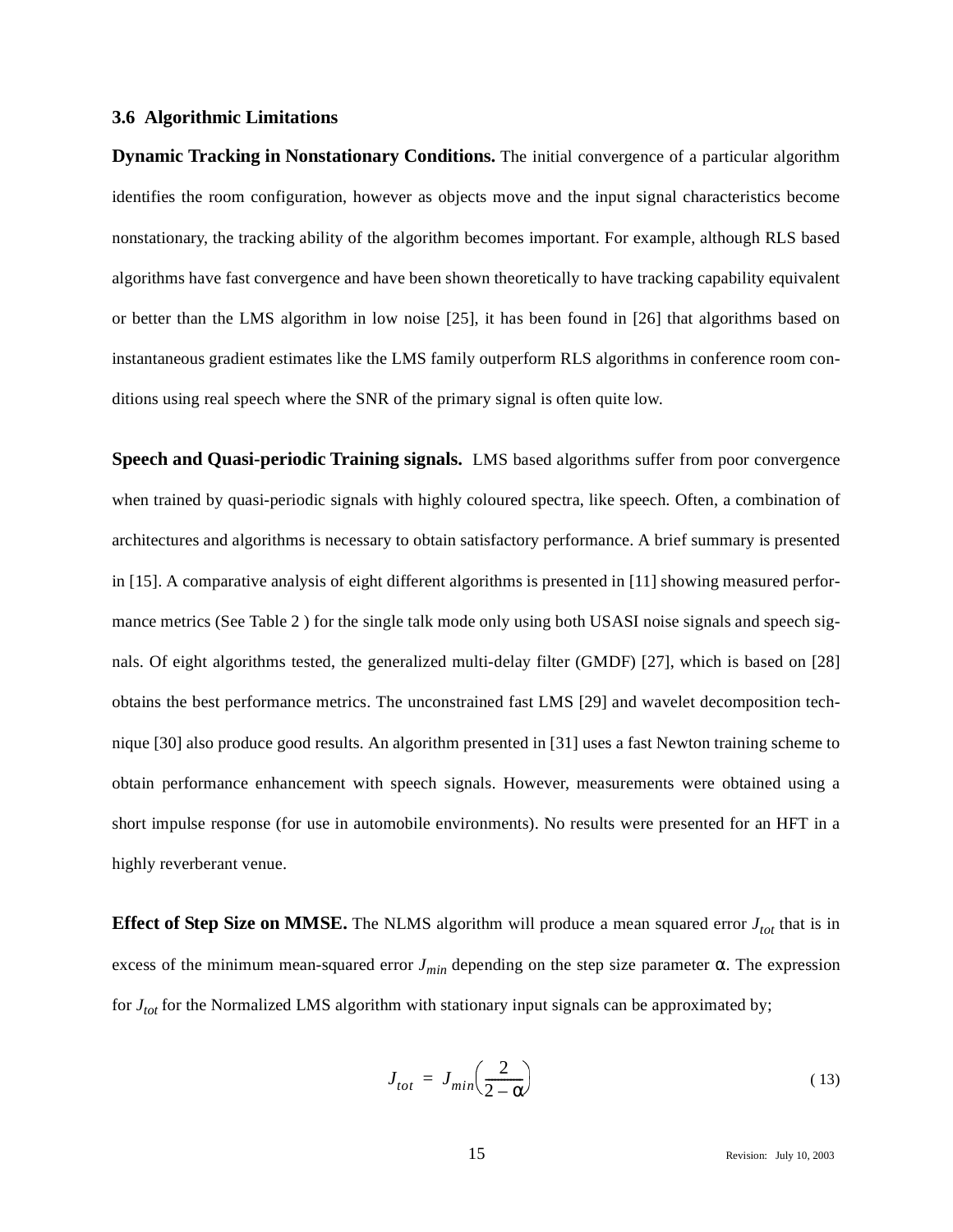For a white noise input, the misadjustment is a factor of  $\alpha$  only and that for  $\alpha=1$ , a 3 dB increase in  $J_{min}$ can be expected. The exact theoretical form of the misadjustment depends on the specific algorithm employed and the input signal characteristics, but it is usually proportional to both  $\alpha$  and the filter order *M*. For examples and theoretical forms on specific algorithms, see Widrow and Stearns [32]. Since  $J_{min}$  is generally a few orders of magnitude less than external environmental noise etc., this subject is not considered further.

# **3.7 Double Talk**

Double talk (DT) occurs during periods when the far end speaker and near end speaker are simultaneously talking. The effect of DT is to increase the noise in the primary signal (similar to additive room noise described in Section 3.1 ) causing a temporary decrease in the ERLE and a slowing of the convergence and tracking ability. In a full duplex system, it is often necessary to freeze the adaptive filter coefficients such that divergence of the tap weights does not occur. The most drastic form of DT control is push-to-talk (half-duplex or single-talk mode) which was the defacto standard until the advent of adaptive filters for removing echo. The literature is full of techniques for performing DT, for example [27] describes a method of detecting local speaker activity by comparing the spectral shapes of the primary and reference signals, using an appropriate distance. A large distance is and indicator of the presence of a local talker. The method described in [33] proposes a short term cross correlation between the error output  $e(n)$  and the canceller output  $\widehat{y}(n)$  for controlling the step size. The correlation is used to obtain fast convergence during single-talk periods and low sensitivity during double-talk periods. Other methods are outlined in [34] and [24].

#### **3.8 Summary**

The major limitations to ERLE are caused by physical vibration, environmental noise, and algorithmic limitations like tracking ability in nonstationary conditions and convergence in highly coloured environments. Limitations like loudspeaker nonlinearity do have an effect on the achievable ERLE however the magni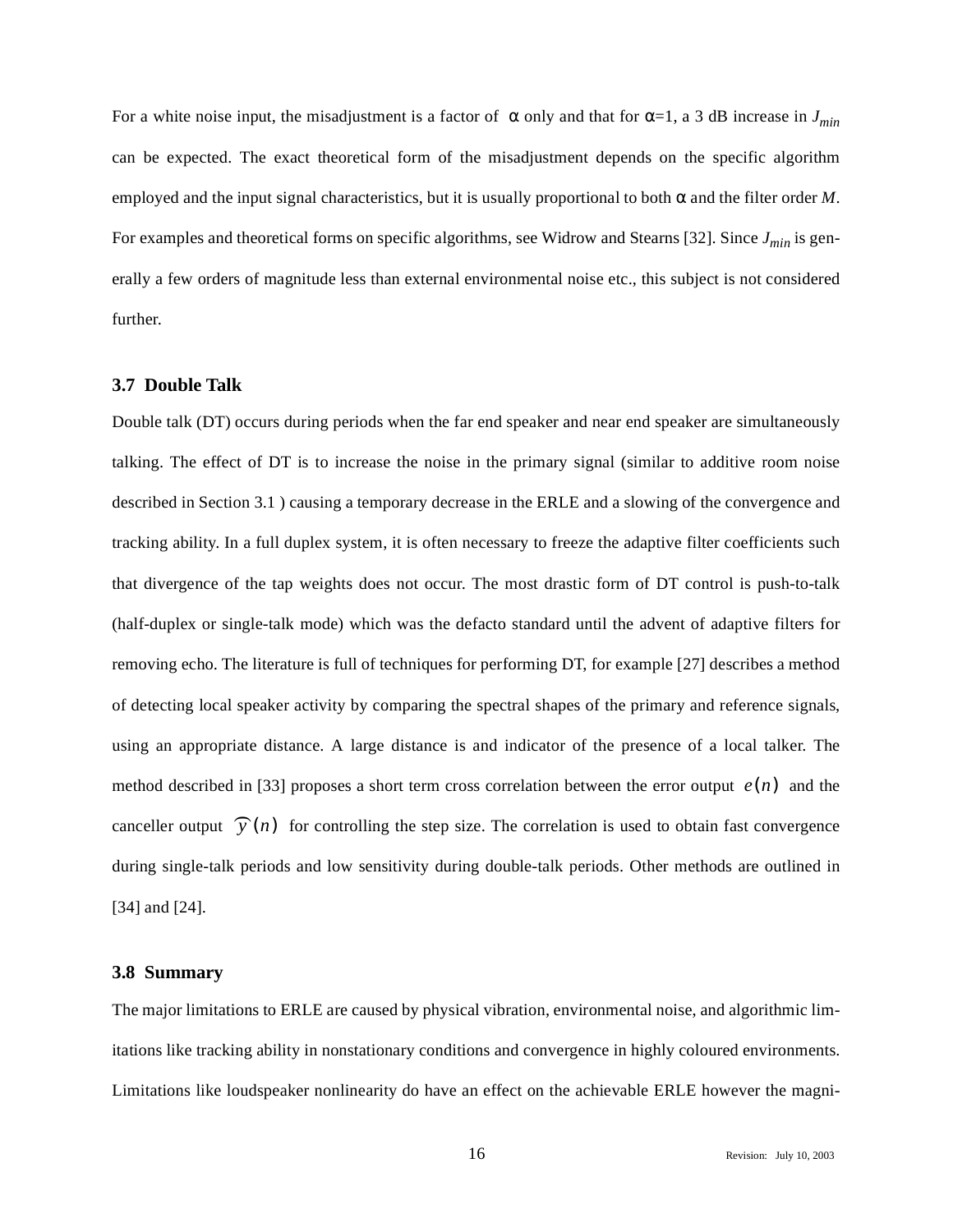tude of distortion is highly dependent on the frequency and volume of the signal. The combination of these factors is illustrated in Figure 4(c) which shows relative levels of the achievable ERLE as a function of the physical limitations of undermodelling, room noise, vibration and nonlinear distortion.

## **4.0 METHODS TO IMPROVE PERFORMANCE**

## **4.1 Vibration Isolation**

A reduction in the vibration distortion can be obtained by (i) placing the microphone element inside a vibration isolator (ii) placement of the microphone in a vibrationally "silent" area in the enclosure (iii) selecting a microphone with low vibrational sensitivity. If all three precautions are taken, direct coupling between the loudspeaker and microphone is minimized. Figure 3(d) illustrates the PDF of the primary signals obtained with HFT #2 that has been designed with these purposes in mind. Note that the level of outof-band distortion is reduced compared to the HFT measurements shown in Figure 3(b).

## **4.2 Nonlinear Loudspeaker Distortion Compensation**

A method for successfully combating nonlinear loudspeaker distortion is presented here and is based on the work contained in [35]. The proposed structure is shown in Figure 5. The proposed structure consists of both nonlinear and linear sections. The nonlinear section consist of a two layer neural network that cancels the first part of the AIR where most of the energy is contained. The weight update equations for the nonlinear portion are based on the gradient backpropagation algorithm [36] with a normalized adaptive step size. The nonlinear node consists of a linearized hyperbolic tangent function which is linear for inputs below a user definable amplitude a, where  $0 \le a \le 1$ . Based on measurements reported in [37], the parameter *a* was set to 0.2 since it was found that this produced an ERLE approximately 1.5 dB higher than with a conventional (i.e.  $a=0$ ) sigmoid. The node activation function  $f()$  is defined by;

$$
f(s) = \begin{cases} s & ; |s| \le a \\ \text{sign}(s) \Big[ (1-a) \cdot \tanh\Big(\frac{|s|-a}{1-a}\Big) + a \Big] & ; |s| > a \end{cases}
$$
(14)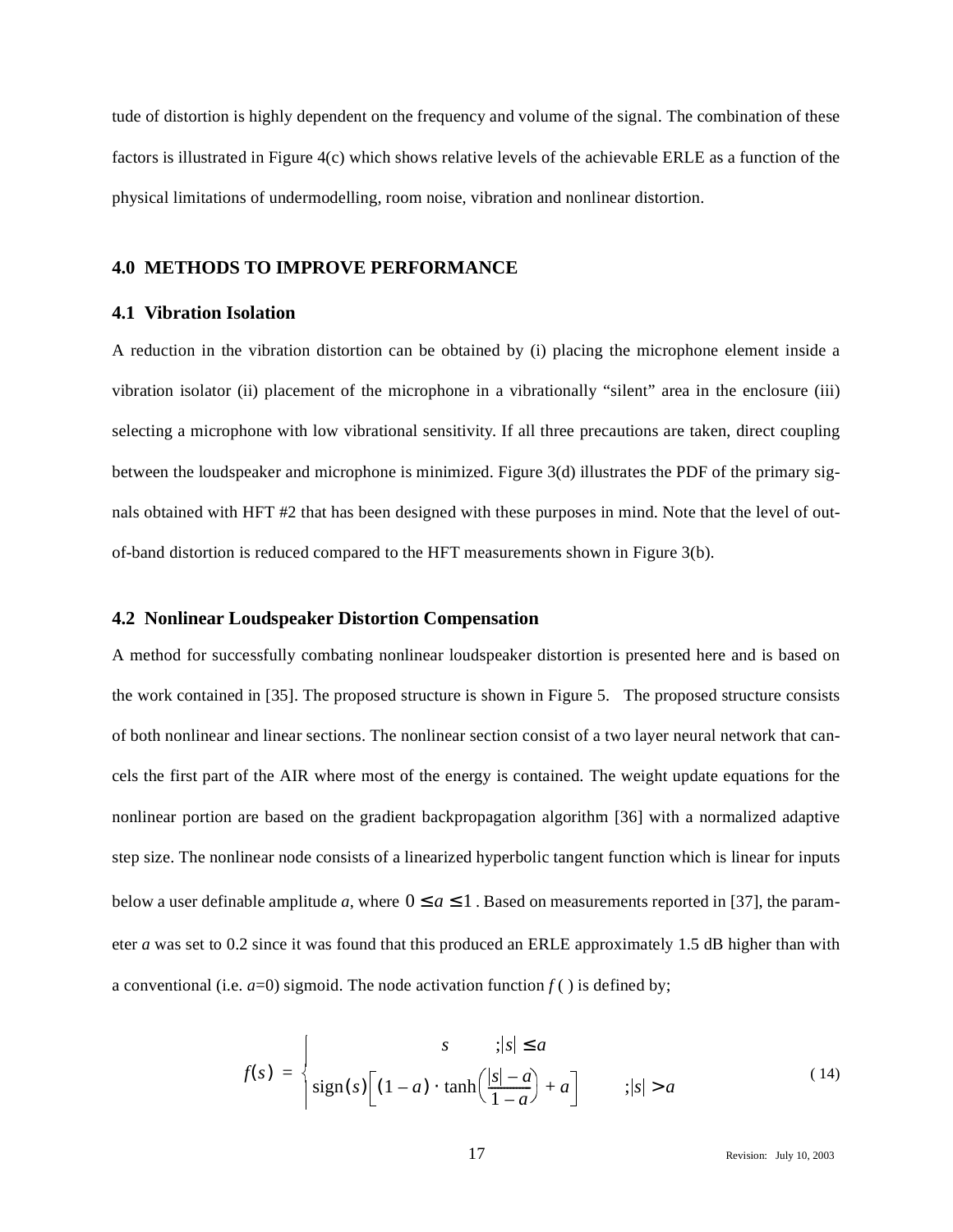where *s* is the input. In Figure 5, the output  $y(k)$  of the neural network portion at time *k* is defined by;

$$
y(k) = w^{(2)}(k)x^{(2)}(k) + w_b^{(2)}(k)
$$
\n(15)

$$
x^{(2)}(k) = f(s(k))
$$
 (16)

$$
s(k) = \mathbf{w}^{(1)}(k)^T \mathbf{x}^{(1)}(k) + w_b^{(1)}(k)
$$
 (17)

where  $\mathbf{x}^{(l)}(k)$  represents the input vector to layer *l*,  $\mathbf{w}^{(l)}(k)$  represents the weight vector in layer *l*,  $w^{(l)}(k)$ represents the single bias weight for layer *l, s*(*k*) represents the input to the nonlinear node and *T* is the transpose operator. The weight update equations are described by;

$$
\mathbf{w}^{(l)}(k+1) = \mathbf{w}^{(l)}(k) - \mu_{T DNN}(k) \delta^{(l+1)}(k) \cdot \mathbf{x}^{(l)}(k)
$$
 (18)

$$
w_b^{(l)}(k+1) = w_b^{(l)}(k) - \mu_{TDNN}(k)\delta^{(l+1)}(k)
$$
\n(19)

$$
\delta^{(l+1)}(k) = \begin{cases}\n-2e_1(k) & ;l=2, \text{output layer} \\
f'(s(k))\delta^{(l+2)}(k)w^{(l+1)}(k) & ;l=1, \text{hidden layer}\n\end{cases}
$$
\n(20)

where  $e_1(k) = p(k) - y(k)$ ,  $f'(k)$  represents the derivative of the activation function at the input value  $s(k)$ ,  $\delta^{(l+1)}(k)$  represents the local gradient "delta" term in layer  $l+1$ , and  $\mu_{TDNN}(k)$  is the normalized step size parameter defined by;

$$
\mu_{T DNN}(k) = \frac{\alpha}{2 + \mathbf{x}^{(1)}(k) \mathbf{x}^{(1)}(k) + [x^{(2)}]^2}
$$
(21)

The parameter  $\alpha$  is a number between 0 and 2, and is set to 0.5. The weights in the linear portion of the proposed structure are updated using the NLMS algorithm;

$$
\mathbf{w}_{FIR}(k+1) = \mathbf{w}_{FIR}(k) - \left[\frac{\alpha}{1 + \mathbf{x}_{FIR}(k)}\right] e_2(k) \cdot \mathbf{x}_{FIR}(k)
$$
(22)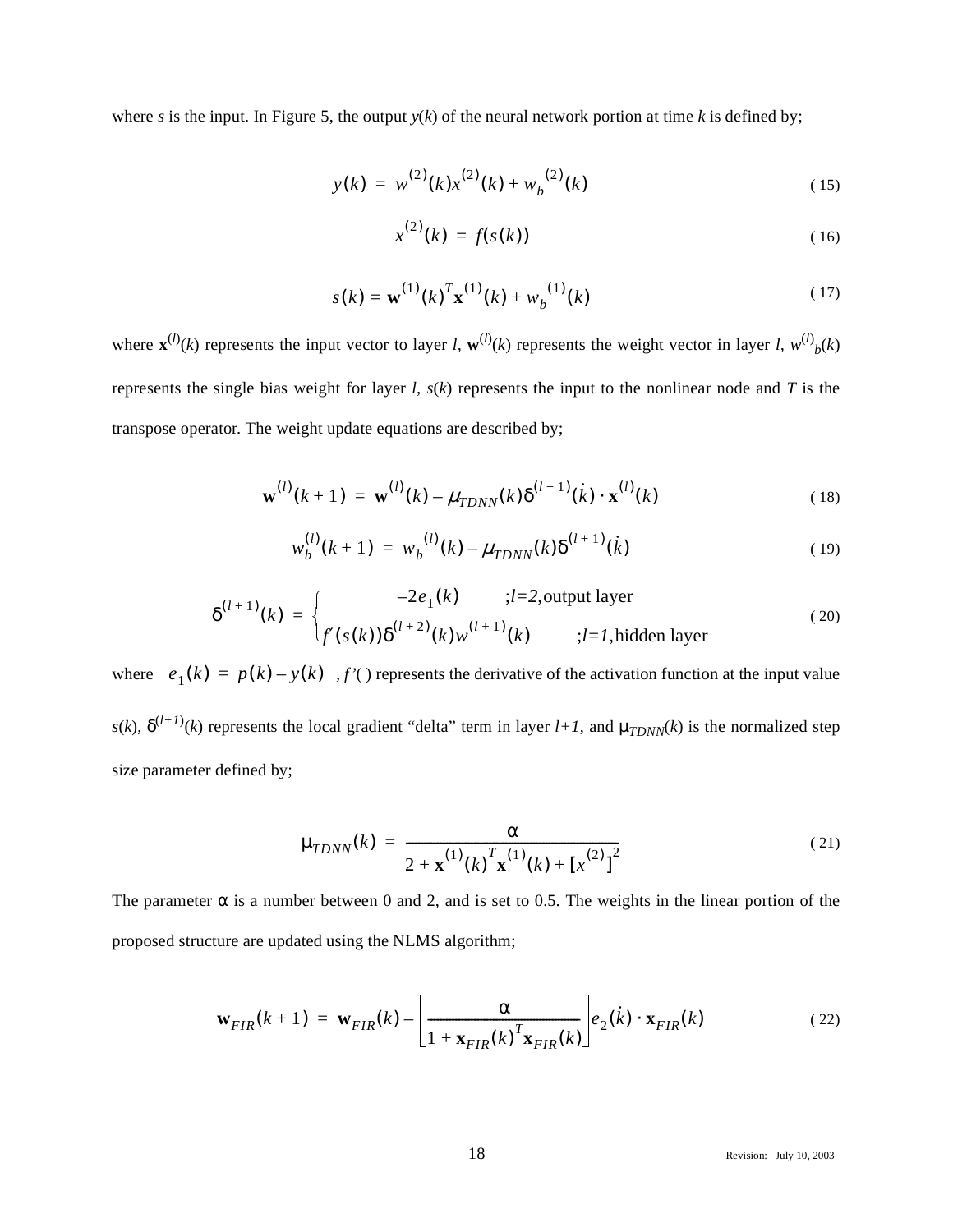$$
w_b(k+1) = w_b(k) - \left[\frac{\alpha}{1 + \mathbf{x}_{FIR}(k)}\right] e_2(k)
$$
 (23)

*Measurements:* It was found that the vibration characteristics of HFT #1 limited the performance enhancement of the proposed algorithm. As a result, HFT #2 (which has improved vibration characteristics) was selected for the measurements presented here. Primary and reference signal are obtained using the method of Section 2.3 .These samples are then applied to both the proposed structure and a 600 tap linear adaptive filter which has DC bias compensation and weights updated in the same fashion as (22) and (23). In the proposed structure, the number of taps in the nonlinear section delay line equals 200 to cover the bulk of the loudspeaker impulse response. The number of taps in the linear section is 400 for a total impulse length of 600 taps. For each SPL, both algorithms are tested with the same input data of length 80,000 to allow convergence to a steady state at which point the average ERLE is measured and plotted.

The experimental results shown in Figure  $5(c)$  show that at low volumes in the vicinity of 60 dB SPL, the proposed structure improves the ERLE by 3 dB as compared to the linear adaptive filter. As mentioned previously, at low level the two point suspension can cause nonlinear distortion. It would appear that in this range even though there is little nonlinear distortion in this range. In the low volume ranges, room noise becomes a dominant limitation and the proposed structure offers some improvement. In the medium volume range from 70-75 dB SPL, the proposed structure performs about 1 dB poorer than the linear filter due to an extra bias weight variance not included in the linear filter, and also because *f* (*s*) will generate some small amount of distortion for any  $|s| > a$  even when the inputs are linear. However, in the vicinity of 80 to 95 dB SPL where nonlinear effects dominate, the proposed structure clearly outperforms the linear filter in terms of converged ERLE and demonstrates over 8 dB improvement at 90 dB SPL.

Figure 6 shows the error PSDs as obtained by using (a) and FIR structure trained using the NLMS algorithm and (b) the proposed nonlinear structure. The error signal for the proposed structure is smaller than in the FIR case, however, the nonlinear structure regenerates some error near the sampling frequency. In gen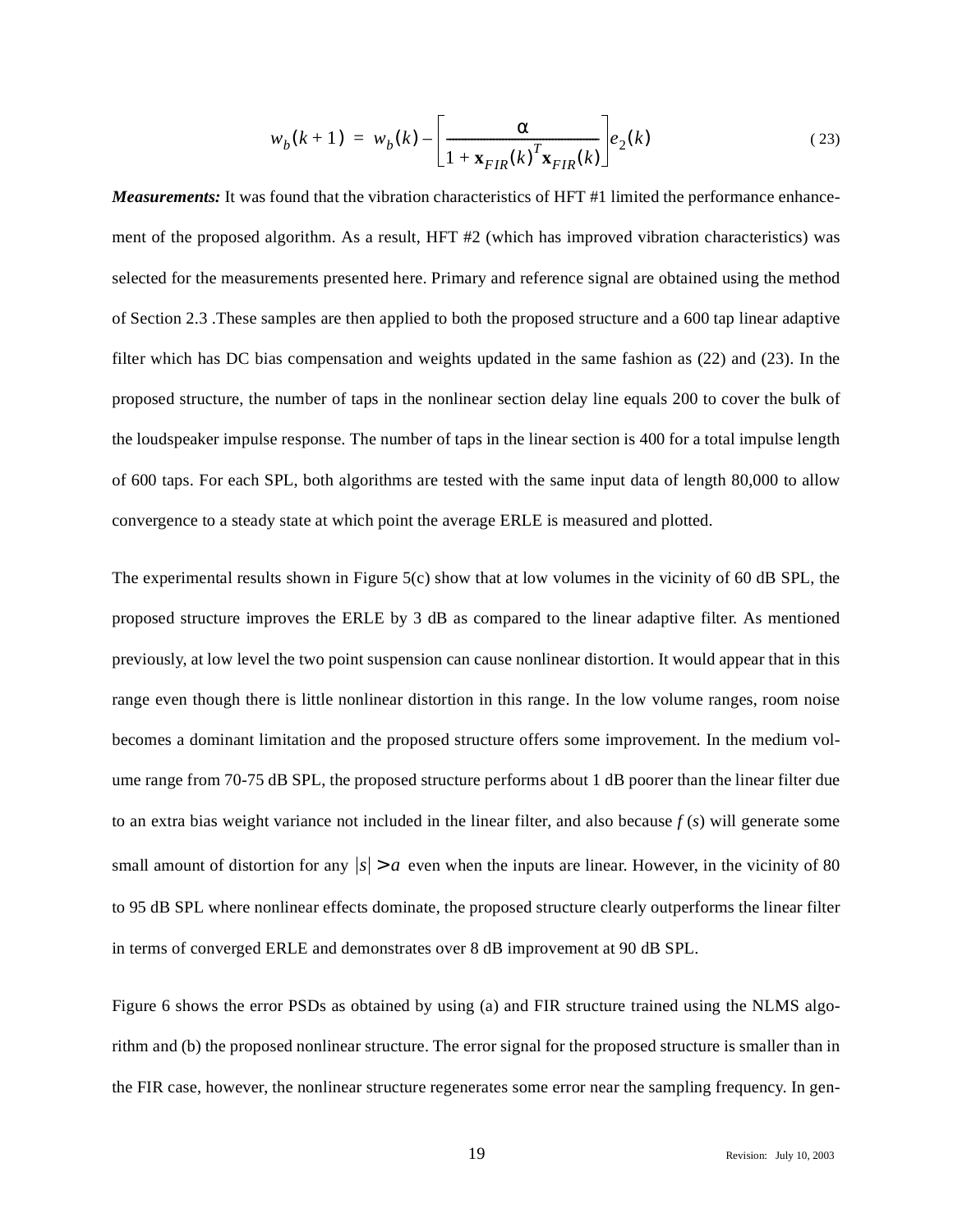eral, a nonlinear filter can create energy at frequencies not present in the input signal [38], and this effect is evidenced here.

## **5.0 CONCLUSIONS**

We have investigated the physical performance limitations in handsfree telephones and have determined that primary signal noise, enclosure vibration, loudspeaker nonlinearity, choice of algorithm, and measurement noise all contribute to limit performance. Experimental results showing the relative magnitude of the vibration and loudspeaker nonlinearity have been presented since literature about these limitations is sparse. Methods to reduce the vibrational coupling have been presented along with a new nonlinear algorithm based on the application of a time domain neural network. Neural networks are relatively new to the realm of digital signal processing, however, the clear improvements provided by the nonlinear filter suggest that further work with structures of this nature are warranted.

Physical measurements have determined that resonances and vibrations within the enclosure can be a more serious limitation than nonlinear distortions generated within the loudspeaker. In fact, the results presented in Section 4.2 were obtained on HFT #2 since results (not presented here) obtained using HFT #1 with components mounted inside the enclosure failed to improve the ERLE in the nonlinear range. It seems clear in this case that vibration distortion masks loudspeaker nonlinearity and that addressing this effect is necessary before the application of an algorithm to identify signal characteristics that would be masked by such distortion.

# **6.0 ACKNOWLEDGEMENTS**

The authors wish to thank NSERC, Carleton University, Nortel and the Telecommunications Research Institute of Ontario (TRIO) for their financial support.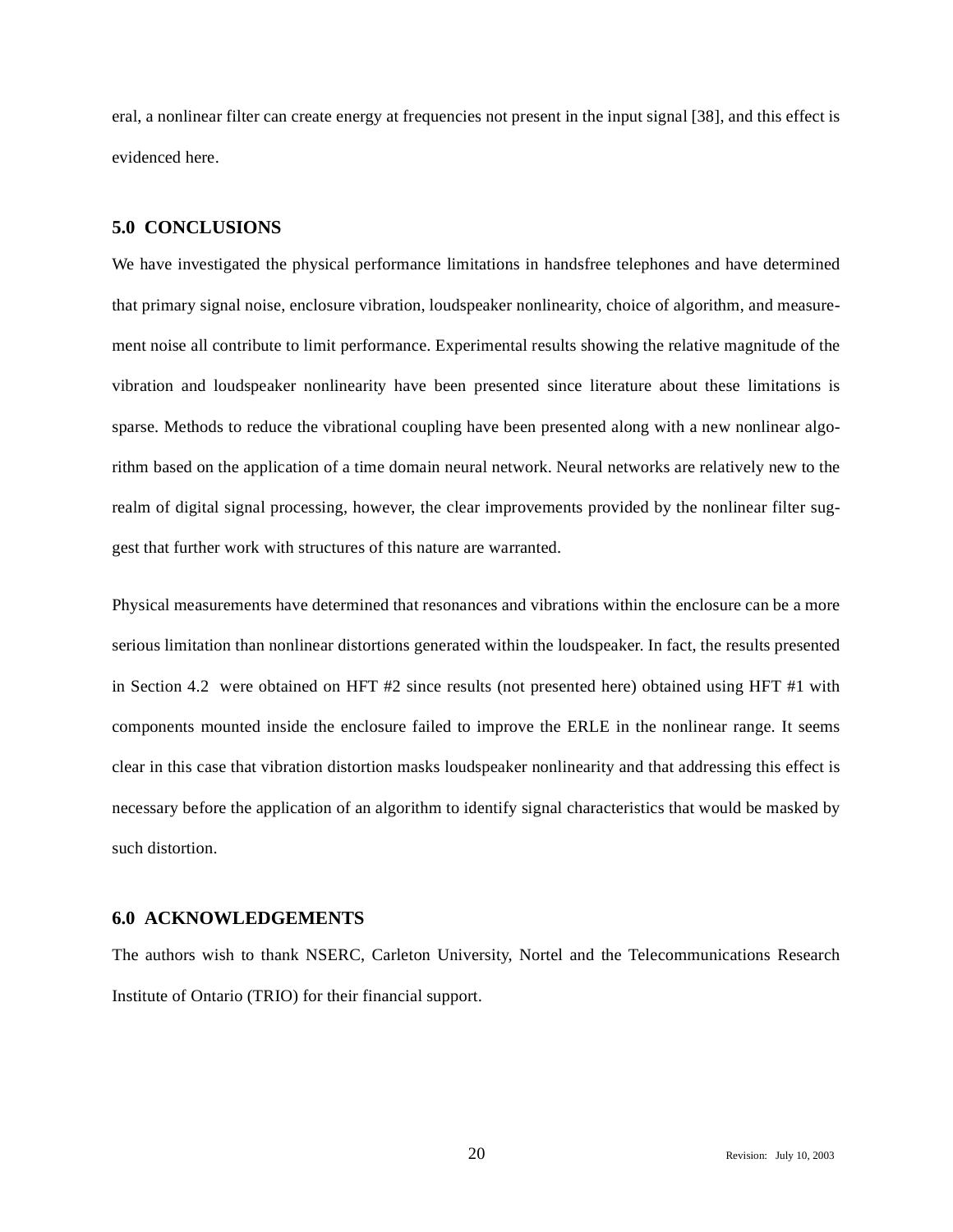#### **7.0 REFERENCES**

- [1] S. Haykin, *Adaptive Filter Theory*, 3rd ed., Prentice-Hall Information Systems Series, 1996.
- [2] A. Gilloire, "Performance Evaluation of Acoustic Echo Control: required Values and Measurement Procedures", *Annales des Telecommunications*, Vol. 49, No. 7-8, Jul.-Aug. 1994, pp. 368-372.
- [3] R. Wehrmann, J.V.D. List, P. Meissner, "A Noise Insensitive Compromise Gradient Method for the Adjustment of Adaptive Echo Cancellers", *IEEE Trans. Comm*. COM-28, No. 5, 1980, pp. 753-759.
- [4] \*\*\* "General Characteristics of International Telephone Connections and International Telephone Circuits: Acoustic Echo Controllers" Recommendation G.167, *ITU-TSS* (03/1993)
- [5] \*\*\* "General Characteristics of International Telephone Connections and International Telephone Circuits: Echo Ccancellers" Recommendation G.165, *ITU-TSS* (03/1993)
- [6] \*\*\* "Transmission Performance of Group Audio Terminals (GATS)", Recommendation P.30 *CCITT Blue Book* (1988) Vol. 5.
- [7] \*\*\*, "Transmission Characteristics of Hands-free Telephones", Recommendation P.34, *CCITT Blue Book* (1988), Vol. 5.
- [8] *CCITT Blue Book* (1988) P.34, P.50, P.51,P.76,P.79,and supplement No. 2 of the P recommendations.
- [9] \*\*\* "Technical Characteristics of Telephony Terminals- Part 3: PCM A-law, loudspeaking and handsfree function", *ETSI draft I-ETS* 300 245-3: ISDN (April, 1993).
- [10] H. Yasukawa, M. Ogawa, M. Nishino, "Echo Return Loss Required for Acoustic Echo Controller based on subjective assessment", *IEICE Trans. E* ., Vol. 74, 1991, pp 629-705.
- [11] P. Naylor, J. Alcazar, J. Boudy, Y. Grenier, "Enhancement of Hands-free Telecommunications", in *Annales des Telecommunications*, Vol. 49, No. 7-8, Jul.-Aug. 1994, pp.373-379.
- [12] H. Kuttruff, *Room Acoustics*, London, U.K.: Elsevier, 1991, 3rd. Ed.
- [13] M. Mboup, M. Bonnet, "IIR Filtering for Acoustic Echo Cancellation", *Asilomar Conference on Signals, Systems and Computers,* Vol. 1, pp. 203-206, November 1991.
- [14] S. Gudvangen, S.J. Flockton, "Modelling of Acoustic Transfer-Functions for Echo Cancellers", in *IEE Proceedings on Vision , Image and Signal Processing,* 1995, Feb. Vol. 142, No.1, PP. 47-51.
- [15] S. McCaslin, N. Van Bavel, "Effects of Quasi-periodic Training Signals on Acoustic Echo Canceller Performance", in *Annales des Telecommunications*, Vol. 49, No. 7-8, Jul.-Aug. 1994, pp. 380-385.
- [16] M.E. Knappe, R.A. Goubran,"Steady State Performance Limitations of Full-Band Acoustic Echo Cancellers", *ICASSP* 1994, Adelaide, South Australia, Vol. 2, pp. 73-76.
- [17] C. Caraiscos, B.Liu, "A Roundoff Error Analysis of the LMS Adaptive Algorithm", *I.E.E.E. Trans. on Acoustics, Speech and Sig. Proc*. Vol. ASSP-32, No. 1, Feb. 1984, pp. 34-41.
- [18] S. Makino, Y. Keneda, N. Koizumi, "Exponentially Weighted Stepsize NLMS Adaptive Filter Based on the Statistics of Room Impulse Response",*IEEE Trans. on Speech and Audio Proc.*, Vol. 1, No. 1, Jan 1993, pp. 101-108.
- [19] X. Y. Gao, W. M. Snelgrove, "Adaptive Linearization of a Loudspeaker", *ICASSP* 1991 Vol. 3, pp 3589-3592.
- [20] A.J.M. Kaizer, *On the Design of Broadband Electrodynamic Loudspeakers and Multiway Loudspeaker Systems*, Ph.D. Thesis, Eindhoven University of Technology, The Netherlands, 1986, Chapter 6.
- [21] P. Chang, C. Lin, B. Yeh, "Inverse Filtering of a Loudspeaker and Room Acoustics Using Time-delay Neural Networks", *Journal of the Acoustic Society of America,* Vol 95, No. 6, June 1994, pp. 3400-3408.
- [22] H.F. Olsen, *Acoustical Engineering*, Toronto, D. Van Nostrand Company,Inc., 1964.
- [23] Dr. A. Van Shyndel, Nortel, Personal Communication.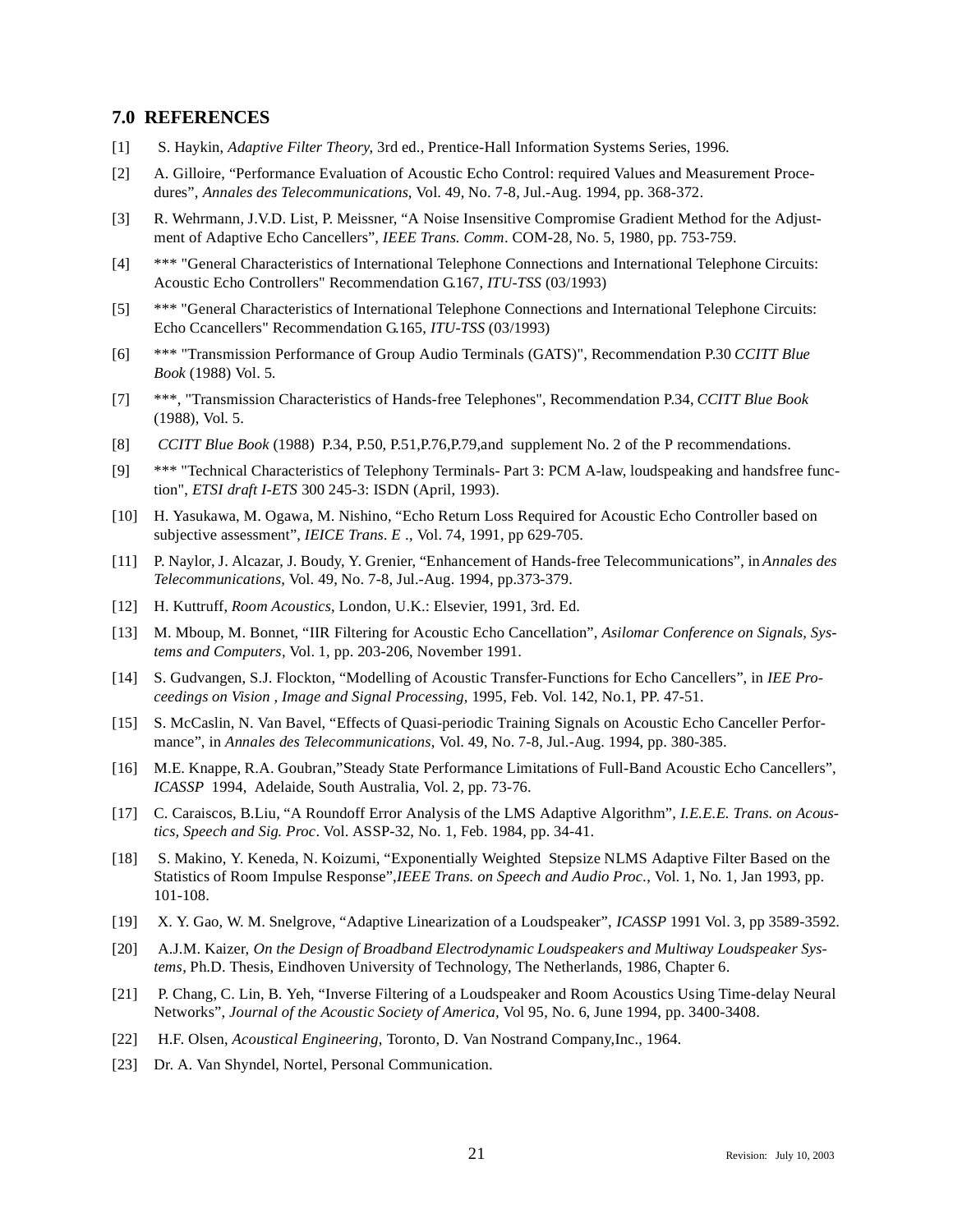- [24] R. D. Poltmann, "Stochastic Gradient Algorithm for System Identification Using Adaptive FIR-Filters with too Low Number of Coefficients", *IEEE Trans. on Circ. and Syst.*, Vol. 35, No. 2, Feb. 1988, pp. 247-250.
- [25] E. Eleftheriou, D.D. Falconer, "Tracking Properties and Steady State Performance of RLS Adaptive Filter Algorithms", *IEEE Trans. on Acoust., Speech and Sig. Proc*., Vol ASSP-34, No. 3, June, 1986, pp. 499-510.
- [26] H. Yuan, *Dynamic Behavior of Acoustic Echo Cancellation*, M. Eng. Thesis, Carleton University, Ottawa, Canada, 1994.
- [27] J. Prado, E. Moulines, "Frequency Domain Adaptive Filtering with Applications to Acoustic Echo Cancellation", in *Annales des Telecommunications*, Vol. 49, No. 7-8, Jul.-Aug. 1994, pp. 414-428.
- [28] J. Soo, K. Pang, "Multidelay Block Frequency Domain adaptive Filter", *IEEE Trans. on Acoustics, Speech and Sig. Proc*., Vol. 38, No. 2, Feb. 1990, pp. 373-376.
- [29] D. Mansour, A. Gray, "Unconstained frequency domain adaptive filter", *IEEE Trans. ASSP*, Vol. 30, No. 5, pp. 726-734, 1982.
- [30] O. Rioul, M. Vetterli, "Wavelets and Signal Processing", *IEEE Signal Processing Magazine*, Oct. 1991, pp.14- 38.
- [31] T. Petillon, A. Gilloire, S. Theodoridis, "A Fast Newton Transversal Filter: An Efficient Scheme for Acoustic Echo Cancellation in Mobile Radio", *IEEE Trans. on Sig. Proc.* Vol. 42, No. 3, March 1994, pp. 509-518.
- [32] B. Widrow, S. D. Stearns, *Adaptive Signal Processing*, Englewood Cliffs, N.J.: Prentice-Hall, 1985.
- [33] H. P. Meana, et. al., "A Time Varying Step Size Normalized LMS Echo Canceler Algorithm", *Proceedings ICASSP 1994*, Vol 2, pp. 249-252.
- [34] S. M. Kuo, Z. Pan, "Distributed Acoustic Echo Cancellation System with Double-talk Detector", *J. Acoust. Soc. Am*. No. 6, Dec.1993, pp. 3057-3060.
- [35] A.N. Birkett, R. A. Goubran, "Limitations of Handsfree Acoustic Echo Cancellers due to Nonlinear Loudspeaker Distortion and Enclosure Vibration Effects", in *1995 IEEE ASSP Workshop on Appl. of Sig. Proc. to Aud. and Acoustics*, New Paltz, New York, Oct. 1995.
- [36] Y. Pao, *Adaptive Pattern Recognition and Neural Networks,* Addison-Wesley Publishing Company, Inc, 1989.
- [37] A.N. Birkett, R. A. Goubran, "Acoustic Echo Cancellation Using a NLMS-Neural Network Structures", *ICASSP* 1995, Detroit, MI., Vol. 5, pp. 3035-3038.
- [38] W. G. Knecht, "Nonlinear Noise Filtering and Beamforming Using the Perceptron and Its Volterra Aproximation", *IEEE Trans. Audio and Acoustics*, Vol. 2, No. 1, Jan. 1994, pp. 55-62.
- [39] Y. Haneda, S. Makino, Y. Kaneda, "Common Acoustical Pole and Zero Modelling of Room Transfer Functions", *I.E.E.E. Transactions on Speech and Audio Proc.* Vol. 2, No. 2, April 1994, pp. 320-328.
- [40] H. Schutze, "Convergence of Acoustic Echo Cancelers for Hands-Free Telephones Operating Under Feedback Conditions", *IEEE Trans. on Speech and Audio Proc.*, Vol. 1, No. 2, April 1994, pp. 241-249.
- [41] P.L. De Leon, D. M. Etter, "Experimental Results with Increased Bandwidth Analysis Filters in Oversampled Subband Acoustic Echo Cancelers", IEEE Signal Processing Letters, Vol. 2, No. 1, Jan. 1995, pp. 1-3.
- [42] D. R. Morgan, "Slow Assymptotic Convergence of LMS Acoustic Echo Cancellers", *IEEE Transactions on Speech and Audio Processing*, Vol. 3., No. 2, March 1995, pp. 126-136.
- [43] J. G. Ryan, M. E. Knappe, H. Yuan, R.A. Goubran, T. Aboulnasr, "Audio Quality Enhancement in Noisy Environments", *Final Report submitted to Data Network Planning Section*, Bell Canada, May 1992.
- [44] E. Hansler, "The Hands-Free Telephone Proplem: An Annotated Bibliogray Update", *Ann. Telecommun.* Vol. 49, No. 7-8, 1994, pp. 360-367.
- [45] E. Martine, A. Gilloire, P. Le Scan, "CAD of Signal processing Architectures: An Application to Acoustic Echo Cancellation", in *Annales des Telecommunications*, Vol. 49, No. 7-8, Jul.-Aug. 1994, pp. 447-459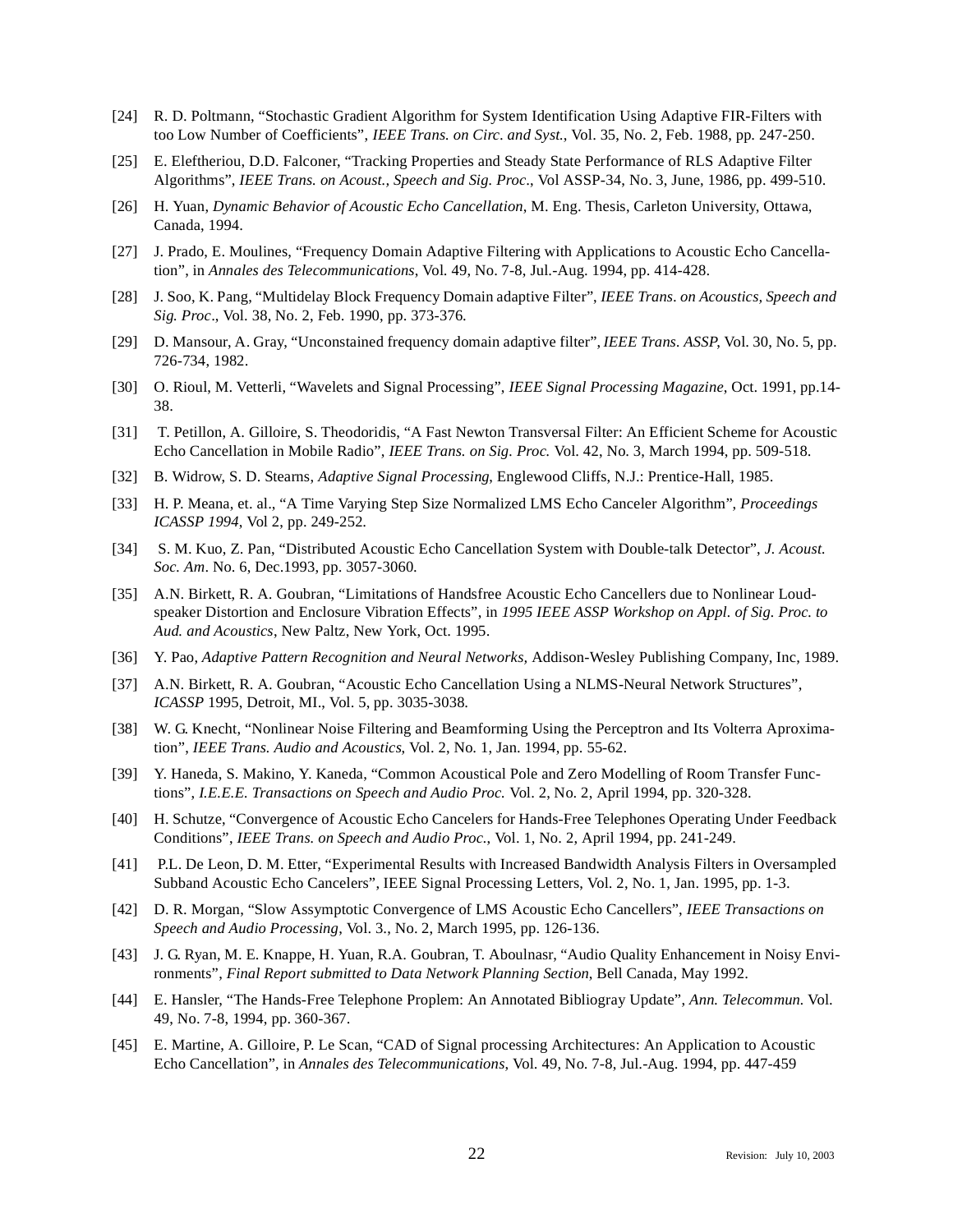## **8.0 ILLUSTRATIONS**

.



(b)

**FIGURE 1. (a) Adaptive Acoustic Echo Canceller Structure. The hybrid echo canceller is also shown for reference.** Variables  $p(n)$  and  $e(n)$  are the primary and error signals. (b) Complete AIR model includes **enclosure reflections and vibration as well as transducer nonlinear responses. The model should also include room, quantization and circuit noise.**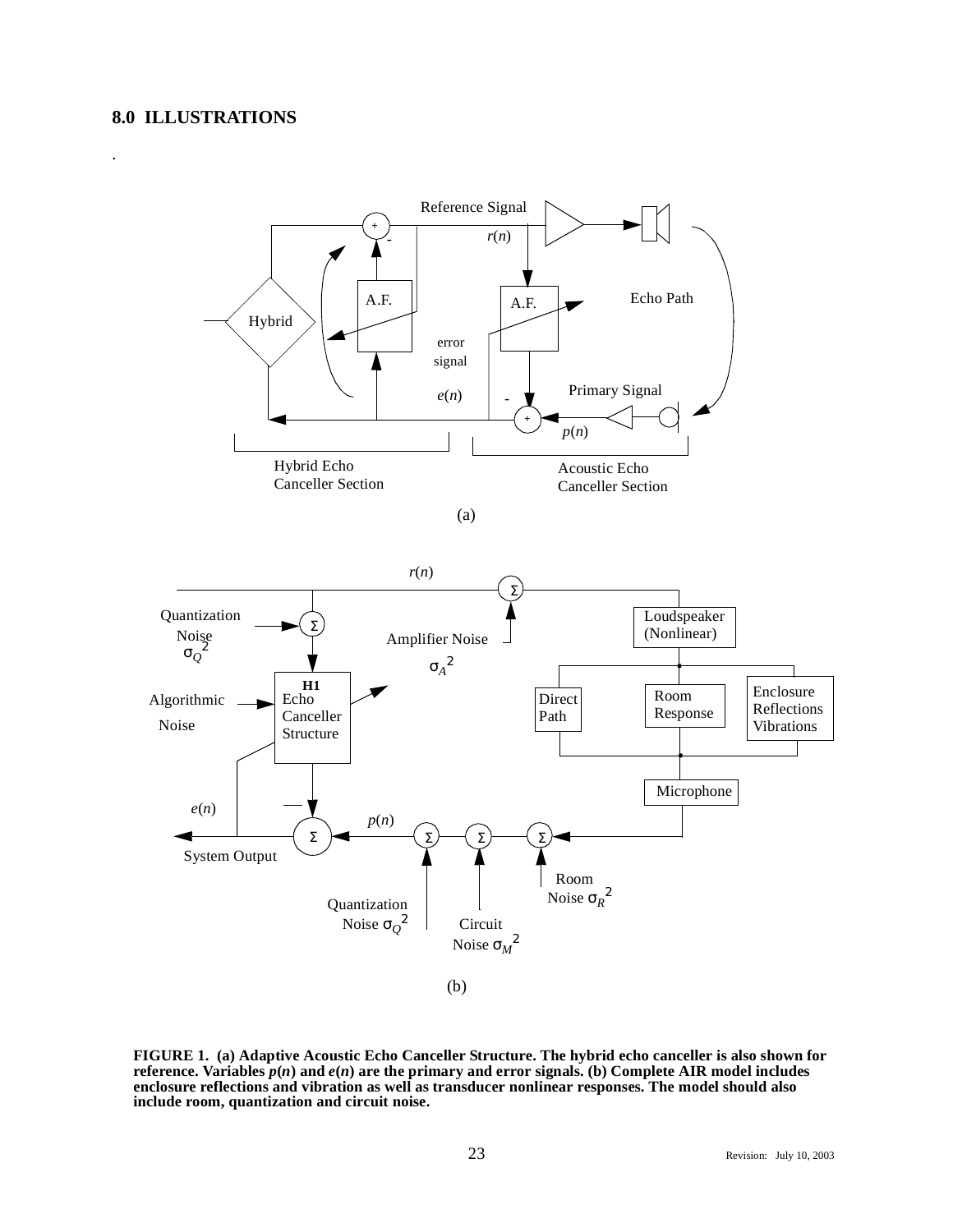

**FIGURE 2. (a) Converged ERLE for additive noise in the primary path. At low noise levels, the ERLE is limited by the floating point noise floor of 127 dB. At high noise levels, the algorithm is unable to converge properly. (b) Comparison of converged ERLE curves using the NLMS algorithm with a white noise input. Quantizing the primary signal to 15 bits plus sign results in a loss of accuracy and limits the achievable ERLE. (c) Converged ERLE for a variable primary signal level where the primary signal is quantized to 15 bits plus sign (dotted line) and for an unquantized primary signal (solid line). (d) Total MSE as a function of**  $\mu$  where  $\bf{B}_d$ = $\bf{B}_c$ =16 bits, MMSE=1e-6, *M*=500 taps, reference input variance  $\sigma_r^{\ 2}$ =0.1. The dashed line shows **the equivalent infinite precision case.**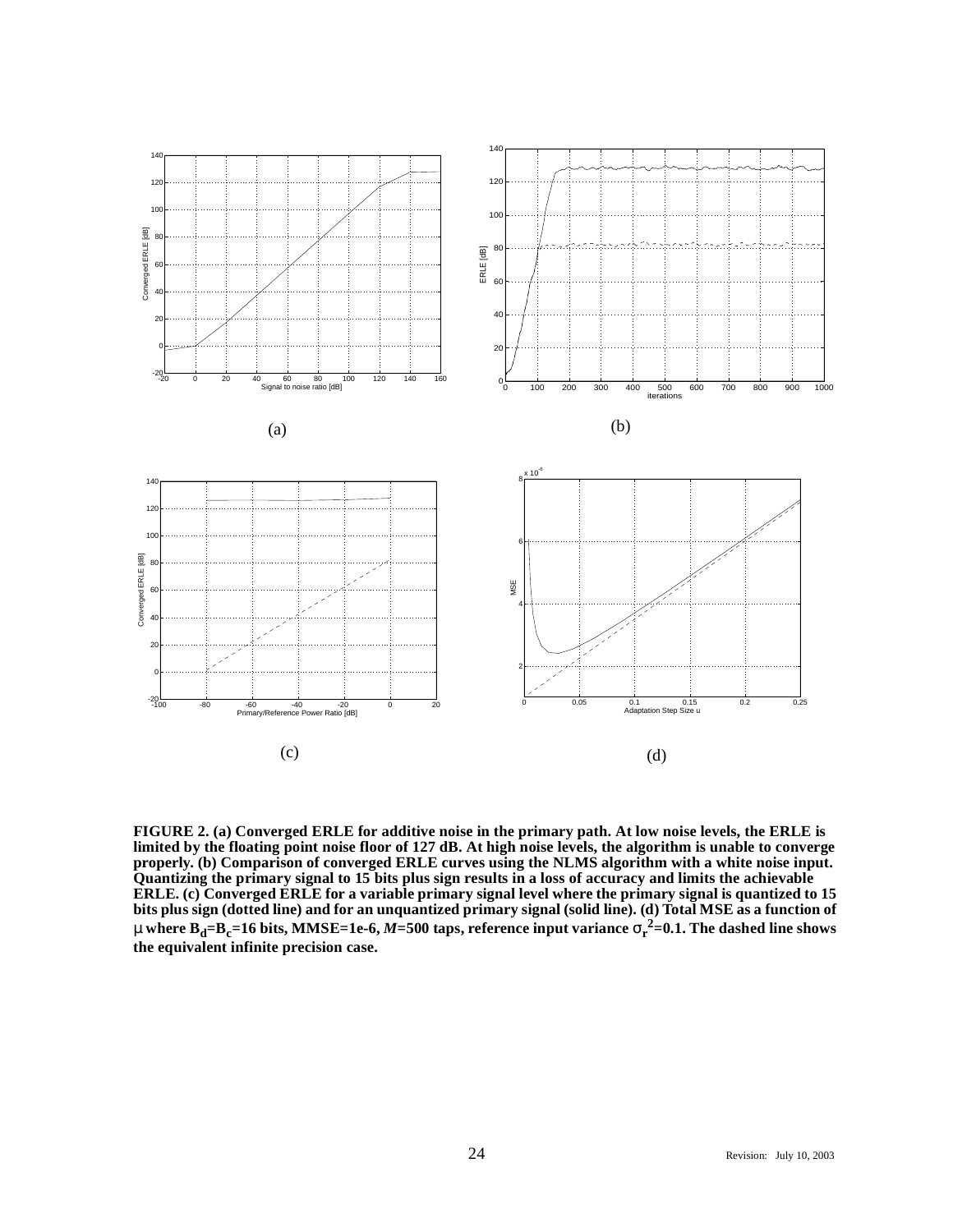

(c) (d)

**FIGURE 3. Effects on achievable ERLE due to nonlinear distortion, vibration and rattling. (a) HFT #1. Converged ERLE as volume in increased from 60 dB SPL to 100 dB SPL (b) HFT #1. Primary signal PSD with loudspeaker and microphone inside the HFT enclosure. Out-of-band components increase in level as the volume is increased from 60 dB SPL to 100 dB SPL. (c) same as (b) but with components removed from enclosure and mounted inside a standard baffle. (d) HFT #2 PSD with improved vibration characteristics.**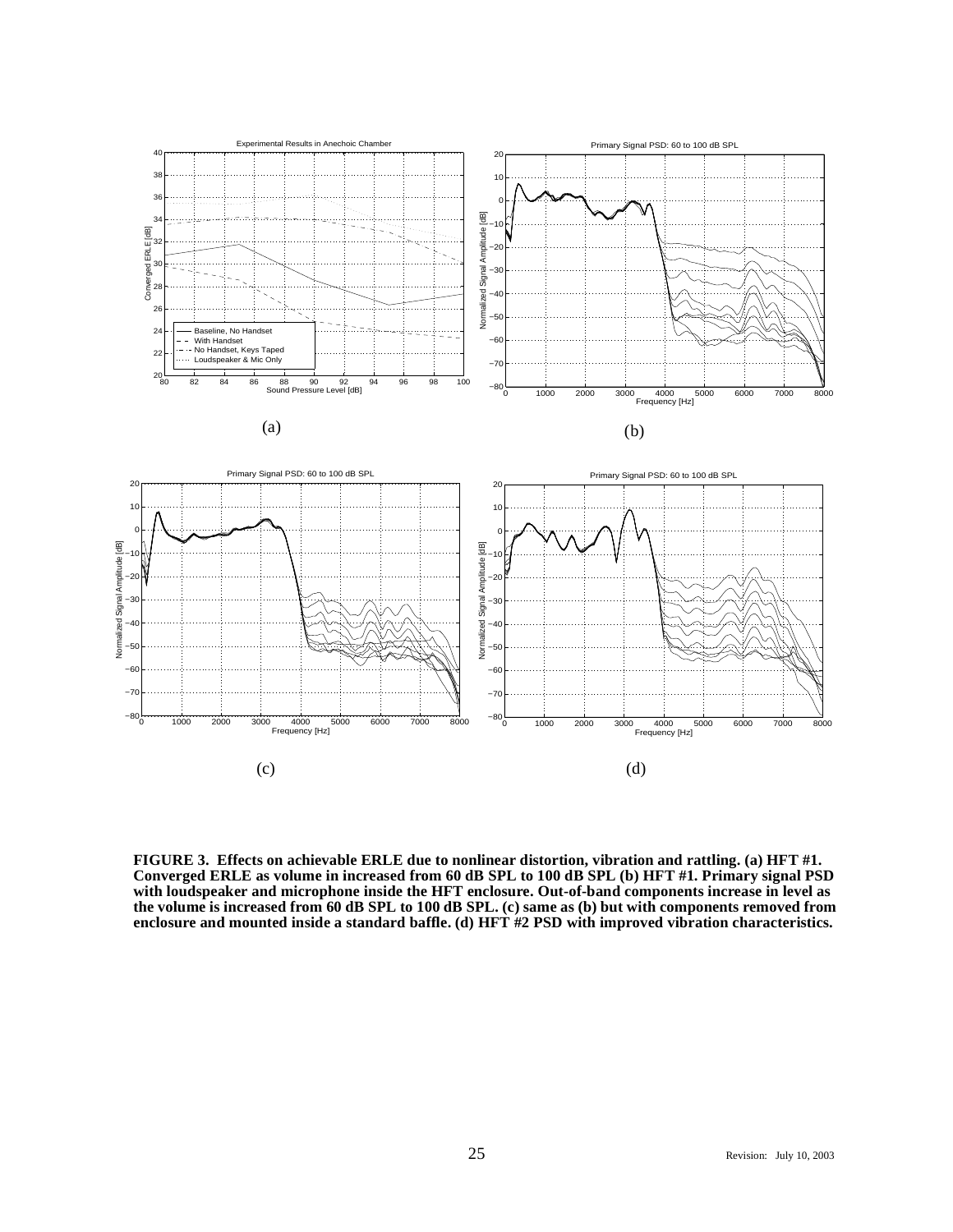

**FIGURE 4. HFT #2. (a) Impulse response measured in a furnished conference room. (b) calculated TIP/TP and measured ERLE using NLMS algorithm. (c) Achievable ERLE as a function of physical limitations.**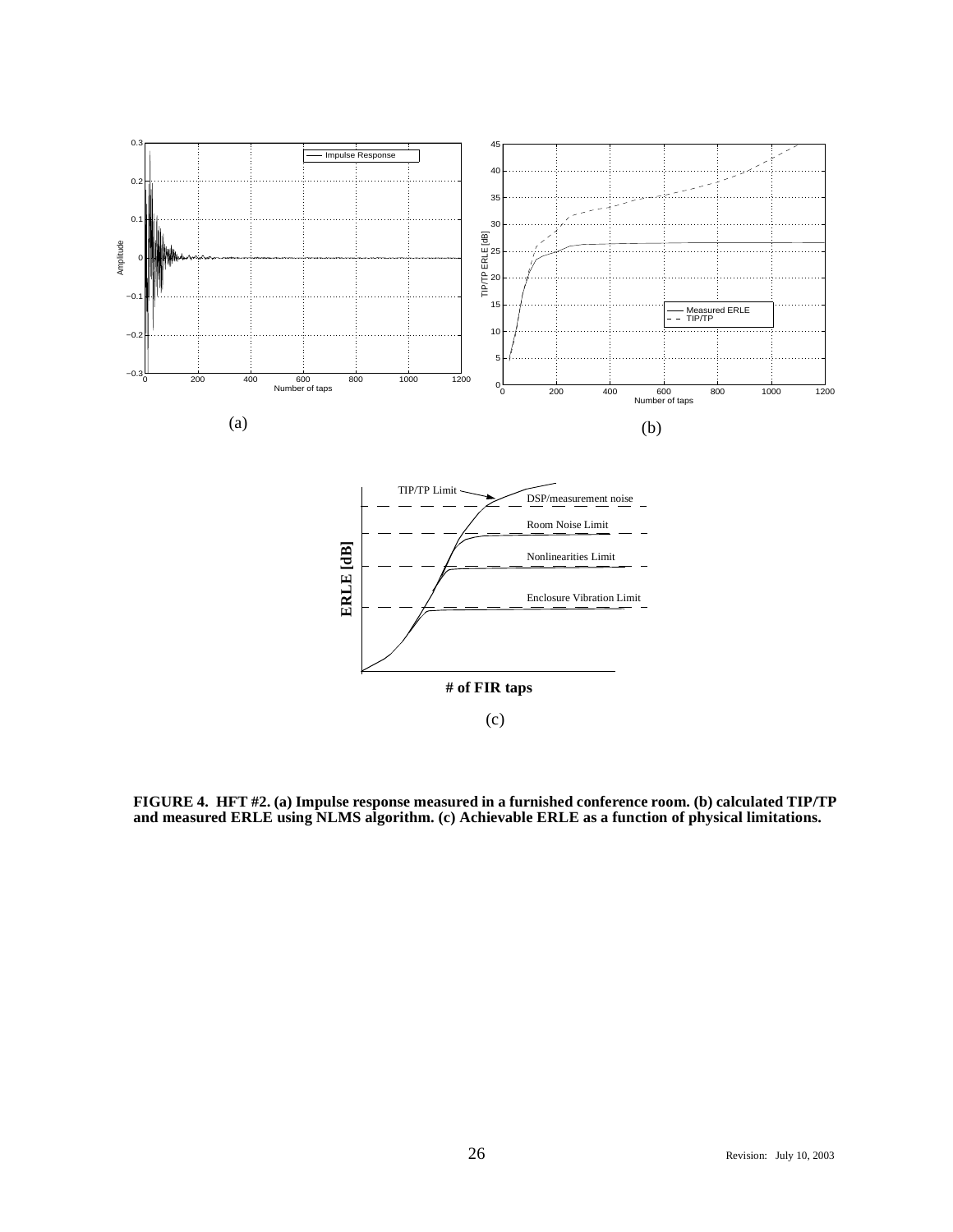

(a)



**FIGURE 5. Nonlinear structure used to combat nonlinear distortion. (a) structure consist of a cascade of a conventional FIr adaptive filter and a 2 layer neural network. (b) piecewise linear activation function used as the nonlinear element. (c) Experimental results for the proposed structure.**